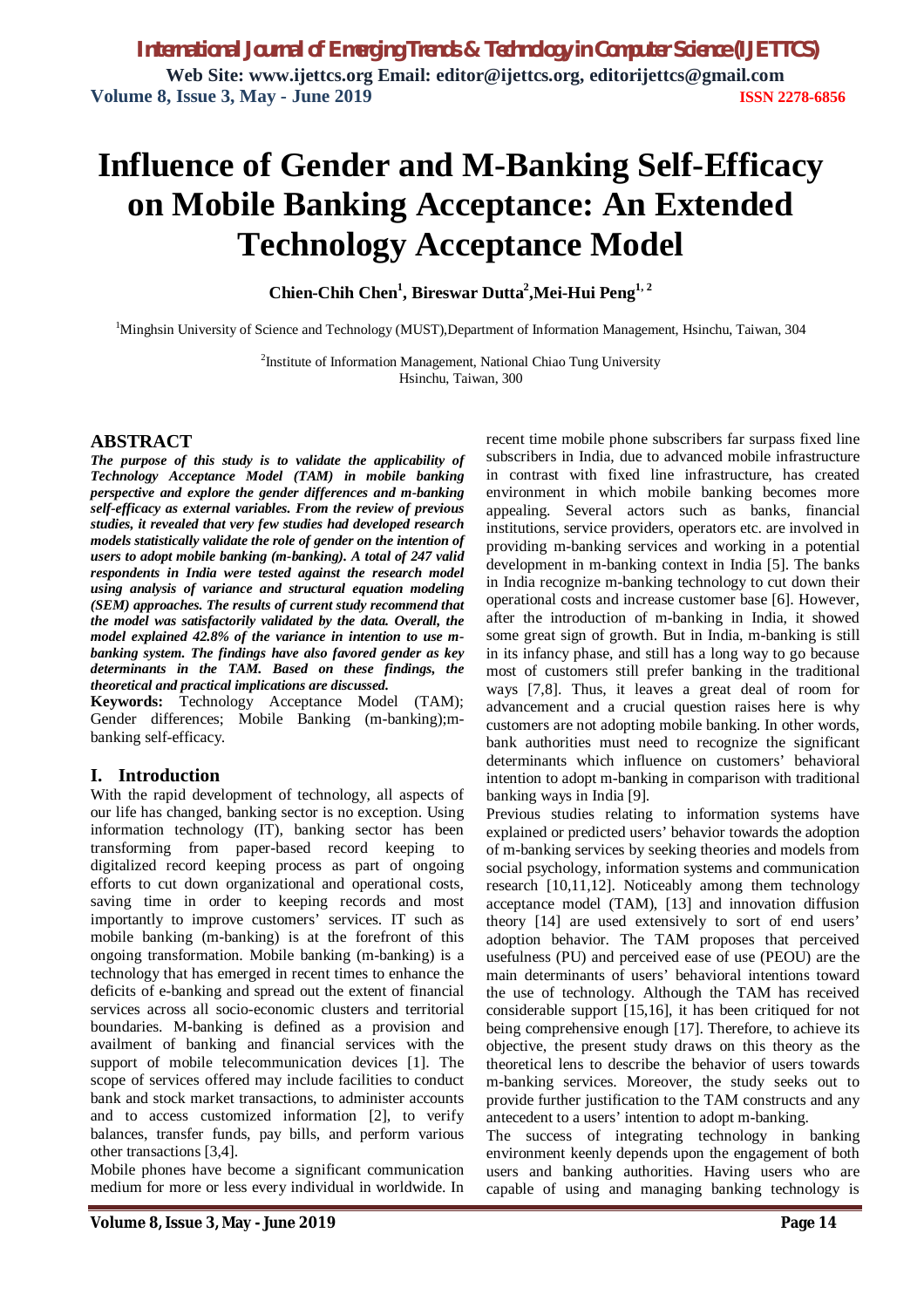essential. Users are expected to be on the forefront of the banking reform. Fundamentally, the groundwork should be laid at user provider's level. However, increasing number of studies are recommending the significance of understanding relating to the levels of technology acceptance among individuals, because it is that the key determinant regarding the acceptance of the future. Thus, it is crucial to confirm that individuals are comfortable and capable to usethe integratedinformation communication technology (ICT) into their banking behaviors.

Examining users' intention to use technology in their banking behaviors is yet another area in which gender may manifest itself. However, typically it has been neglected relating to banking technology acceptance studies. Having that, current study goes one step further to understand the moderating effect of gender on the relationship between the determinants and behavioral intention. Over decades even though several studies have examined the role of gender in different perspectives, but only limited studies have integrated gender as moderator in evaluating the relationships between self-efficacy, PEOU, PU, and attitudes towards the intention to use in m-banking perspective. Chu [18] pointed out that gender differences regarding the use of the technology have to be carefully examined, instead of simply demonstrating differences. Understanding gender differences in the significance of the path coefficients might bring additional perception into conventional theories concerning gender issues. conventional theories concerning gender issues. Additionally, the significance of gender differences could be different across cultures [19]. A preliminary literature reviewed has displayed that providing further comprehensive information about users' opinion between gender differences is increasingly important for users and banking authorities. By considering better gender differences in users' attitudes towards m-banking system, banking authorities will understand how to motivate and increase accepting intention of users against gender. This suggests that effort should be made to study gender differences in m-banking perspective.

For banking authorities, although ICTs have become inevitable in banking environment, however there is growing indication of less than projected output due to poor user technology acceptance [20]. In other words, identifying the determinants that have an influence on individuals' intentions to use m-banking technology is important to banking authorities having the ability to optimize development policies. Meanwhile, TAM [13] is one amongst the foremost used models for determining an individual's acceptance of technology and several researches in banking perspective have examined the individuals' acceptance of banking information systems on the basis of TAM or extended TAM. Thus, this study also used TAM integrating the determinant "m-banking selfefficacy" as a theoretical basis. Premised on the above mentioned condition, this study proposes the extended TAM model, with gender and m-banking self-efficacy as external variables, to explore gender differences in perceptions and relationships among determinants effecting on m-banking acceptance. We consider that the findings of this study can contribute academicians and practitioners to

understand better way how gender and m-banking selfefficacy effect on users' attitude towards acceptance of mbanking, predicting how users will make reply to it, and so using it.

### **II. Literature Review**

#### **1. Technology Acceptance Model (TAM)**

TAM proposed by Davis [21], has been a widely referred model for predicting and explaining user behavior and ITusage and has been considered an intense framework to investigate how users develop attitudes towards the adoption and utilize a technology[13,22,23]. TAM has been the instrument in many empirical studies and it has been found that its ability to clear up intention and attitude towards using IT is better than Theory of Reasoned Action (TRA) and Theory of Planned Behavior(TPB)[24]. Hernandez et al. [25]verified that TAM can preciselydescribe the acceptance level of a technology in the business perspective as long as the application and subject proposed are correct.Although TAM primarily focused on IS used in the workplace[23,26], the theory is applicable and is being successfully adopted to the study of anextensivesort of end users [26]. King and He [27] carried out a meta-analysis on TAM and found 88 published studies confirmthe validation of TAM.

Previous researchesadvocated that TAM model should be extended by including additional variables in order to improve its specificity and explanatory power [23]. However, several studies have investigated the impact of external variables in TAM model in different perspective, for example social influence [28], perceived enjoyment [29], computer anxiety [30,31], self-efficacy [28], to shed light on the users' intention to accept technology.Besides, Venkatesh and Morris [26] recommended that self-efficacy or computer self-efficacy could be combined with TAMmodel as a defining factor to validate the acceptance behavior of individuals.

#### **2. M-Banking self-efficacy**

From the literature, it showed that numerous technology acceptance studies have emphasized the significance of self-efficacy, in explaining the influence toward the attitude and behavioral intention among users in different context[30,32]. But, those findings are not directly related to users'm-banking self-efficacy. Thus, theyare insufficient to contribute considerably in the field of mbankingperspective in Indian. However, this study has moved a step further to deal with a particularsystematic self-efficacy topic; namely, the effect of m-banking selfefficacy on users' intention to use m-banking. However, mbanking self-efficacy is defined as an evaluation of users'proficiency to learn with m-banking system and their individualconfidence in using m-banking system as an effective tool to improve their banking behavior.

#### **3. Gender roles in the technology acceptance model**

Riquelmeand Rios [33] investigated the impact of gender regarding m-banking adoption using the current users of ebanking in Singapore and findings revealed that PEOU and subjective norm (SN) have a greater impact for women whereas the relative advantage is more significant for men on intention to adopt m-banking services. Gefen and Straub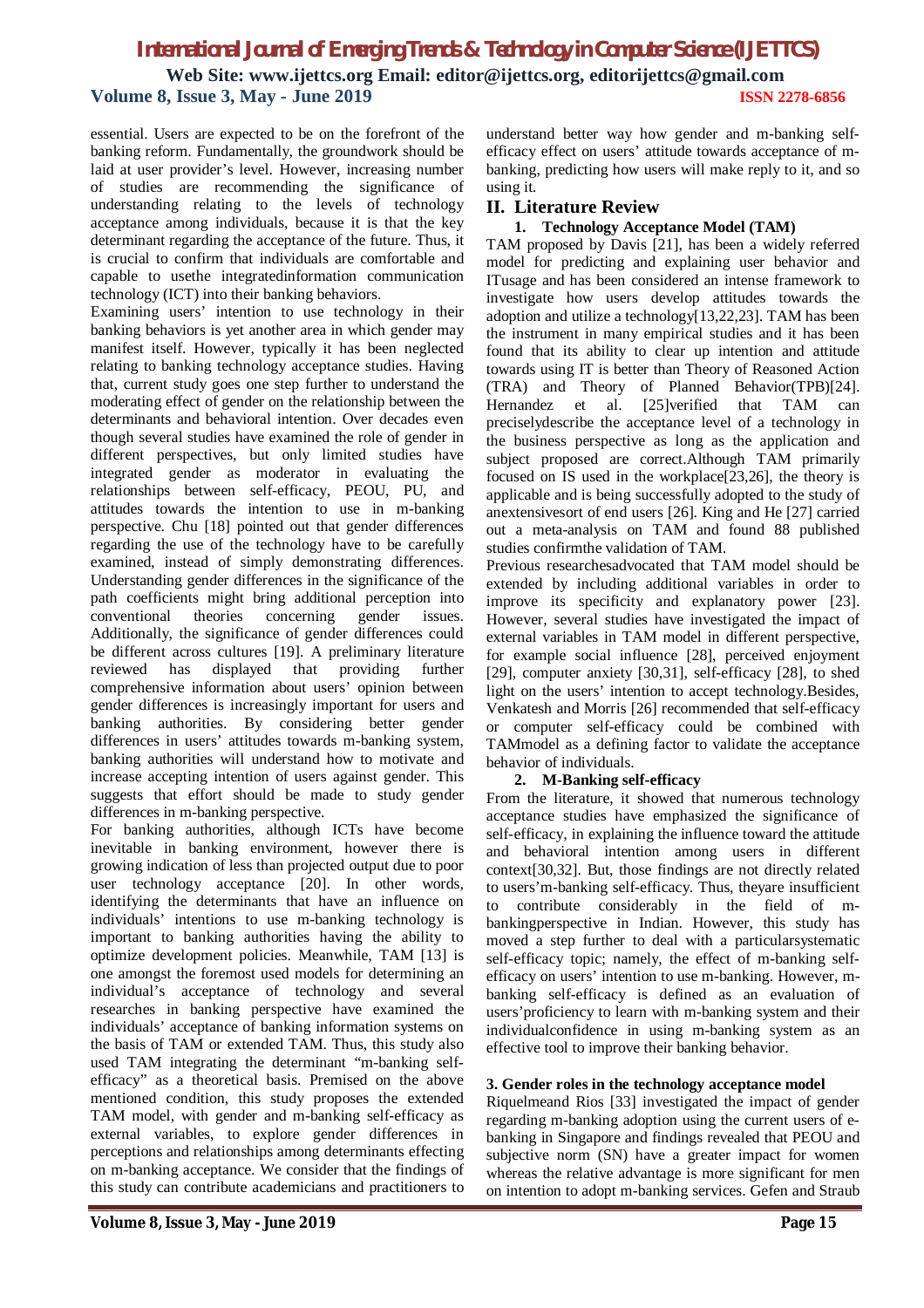**Web Site: www.ijettcs.org Email: editor@ijettcs.org, editorijettcs@gmail.com Volume 8, Issue 3, May - June 2019 ISSN 2278-6856**

[19], examined the perception and intention to use of e-mail employing an extended TAM Model, and they reported that women and men were different in their perceptions regarding social presence, usefulness, and ease of use however not within the use of e-mail. But, their findings were based on direct effect of gender on the four dominant determinants but however not on how role of gender moderated the effect on the use of e-mail. Venkatesh and Morris [26]studied the moderating effect of gender relating to usage of software using extended TAM model. Their findings recommend that men take into account thatPU as a significantdeterminant in determining to use software whereas women considerPEOU as the keycontributing factor in reaching out that decision. Hwang [34] studied the moderating effects of gender regarding the factors influence on the adoption of e-commerce system and they found that SN has a greater influence on intention to adopt ecommerce for women whereas perceived enjoyment has a greater influence on intention to adopt e-commerce for men. Nysveen et al.[35]examined the moderating effect of gender on a mobile chat service by incorporating the TRA model with the TAMmodel andresultsimply that womenconsider SN and intrinsic reasons as significantdetermining factors in their intention to use mobile chat services but ease of use has little influence on their intention to use. According to study by Ong and Lai [36]regarding the gender difference in perceptions and relationships among determinants of e-learning adoption and they found that women were more significantly influenced by the perception of computer self-efficacy and PEOU, as well as men's acceptance decision were more significantly influenced by the perception of PU of elearning. Amin (2007)took on a similar model like Nysveen [35]in their study regarding intentional use of a SMS mobile banking service. The study findingsreported that perceived expressiveness, PEOU and SN are the significantfactors for intention to use SMS banking for female students. On the contrary, PU and perceived system quality are the keydetermining factorsfor male students.

Previous literaturesvalidate that research on gender and banking system adoption theory is a significantcharacteristic of banking and individuals'behavioral adoption but has not yet been exclusively explored in the context of m-banking systemadoption. Thus we recommendexamining gender differences with regard to m-banking systemadoption using a modified TAM model. By comprehending the role of gender, our aim is to develop appropriate strategies that can improve the adoption rate of m-banking systemamong Indian.

#### **4. Mobile Banking in India**

Mobile banking (m-banking) can be considered as "actions that result in an entity's right to use to the sort of banking activities (associated with savings or credit) by using mobile devices such as cell phones" [37]. Based on the circumstances, this might also incorporate mobile payments [38]. In developed countries, the keen development of smartphones and other mobile devices has brought about the significant diffusion of mobile banking. According KPMG [39] the total number of mobile banking users

surpasses 0.8 billion globally and is projected to hit 1.8 billion by 2019. During the last few years, mobile banking has generated a deluge in banking industries in developing countries such as India through the escalated use of smartphones [40]. Thus, highest rates of adoption of mobile banking in the world have been seen in India and China [39].

Indian banks have been offering m-banking services since 2009 as a means to give their customers, especially those in rural areas, seamless access to banking services [41]. The main advantage of m-banking is that the people in remote area can also access the banking services at ease. According to KPMG [39] India ranks fifth in the world regarding its rate of adoption of m-banking services that currently surpasses 50%. In recent years, Indian m-banking has reflected a growing trend (even if in low volume). According to report by Reserve Bank of India [42], during 2015-16, the value of transactions through prepaid payment instruments (PPI) cards and mobile-wallets increased to 254 billion Indian Rupees (INR) and 206 billion (INR) respectively, against 105 billion (INR) and 82 billion (INR) respectively in the previous year. But m-banking still has a long way to go as majority of customers prefer banking in the traditional ways [8]. An important question here is why customers are not adopting m-banking as per assessment.

Researchers frequently have been studied about the barriers and drivers of m-banking adoption to improve understanding of why customers do not adopt m-banking [43]. According to RBI [44] report, two potential challenges were identified to attaining m-banking piercing to the predictable level. The first challenge is regarding the enrollment process for example mobile number registration, the m-pin (mobile personal identification number) generation procedure, privacy and security concerns, and training for both bank employees and customers. The second challenge is more regarding technical concerns (access networks for transactions, complicated transaction processes, and does not coordinate between mobile network operators and bank authorities to let customers a composed experience). Additionally, the transaction procedures is unwieldy involves numerous authentication input from customers. Table 1 indicates a review of several barriers of m-banking adoption.

**Table 1.** Barriers regarding m-banking adoption.

| <b>Barriers</b>                         | Sources     |
|-----------------------------------------|-------------|
| Lack of easy-of-use                     | 43,45,46    |
| Lack of usefulness (traditional banking | 16,33,45,46 |
| services)                               |             |
| Self-efficacy                           | 47,48,49    |
| Relative advantages                     | 50,51       |
| Lack of knowledge (awareness)           | 52,53,54    |
| Privacy and Security concerns           | 54,55,56    |
| Subjective norm                         | 50,57       |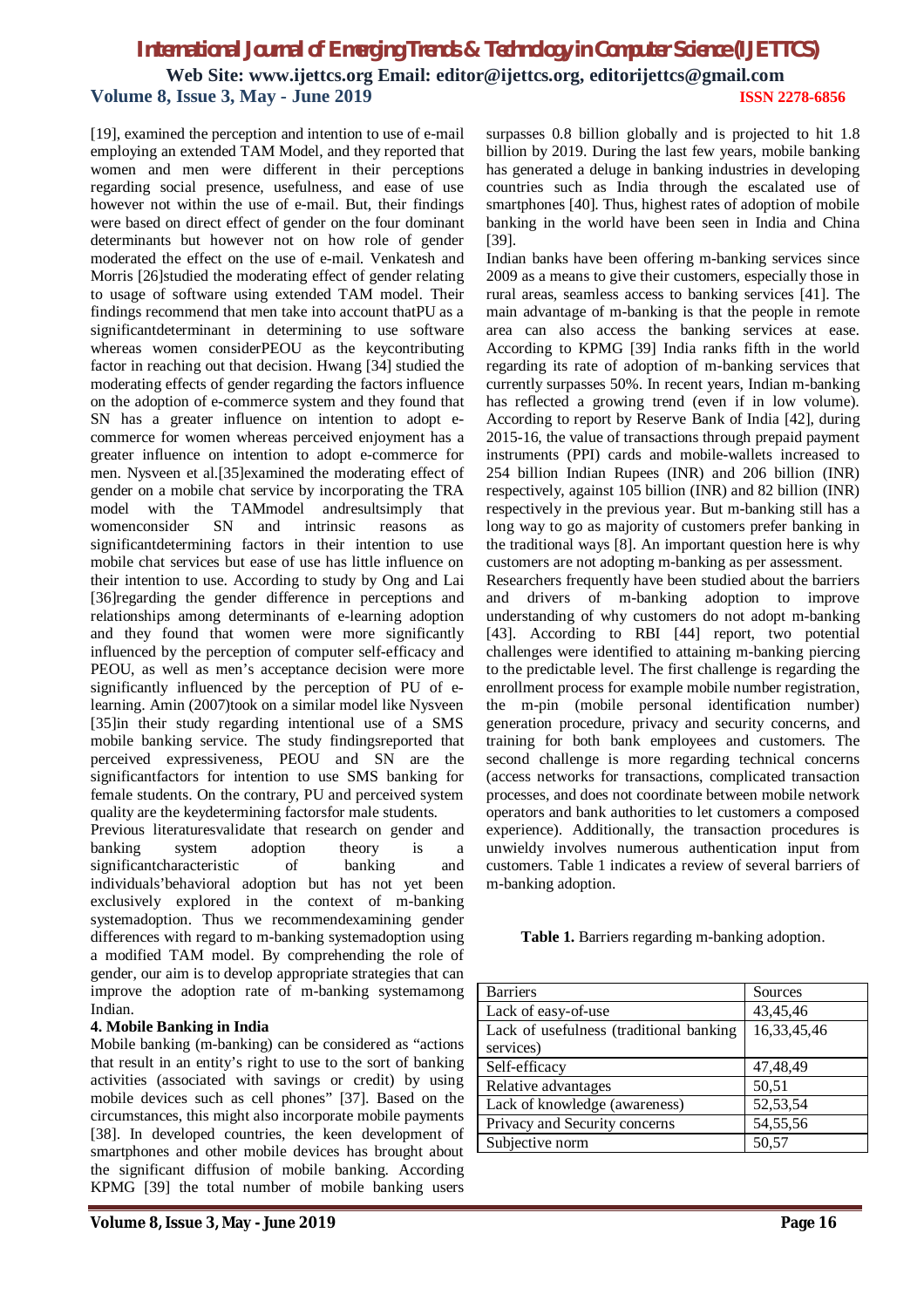Though, the investment from government and banking sector in building technological infrastructure has eradicated a number of technological barriers. But, from the Table 1, we can comprehend that difficulty to use; usefulness and users' self-efficacy are among the main barriers to the adoption of m-banking. Nonetheless, barriers such as difficulty to use, usefulness are still persisting. Several studies on online banking adoption [49,58,59]have discussed about significant influence of easiness to use and usefulness of m-banking technology regarding users' acceptance of m-banking. Thus, we canconclude that behavioral characteristics and self-usefulnessare significant barriers to the adoption of m-banking.

### **III.Research Model and Hypothesis**

Based on the above literature review, the current study was conducted to investigate the applicability of the TAM in the m-banking context with gender and m-banking selfefficacy as external variables. Figure 1 shows the research framework.



**Figure 1**.Research Framework.

#### **1. Perceived Usefulness**

The findings by Gefen et al. [60] confirmed that TAM models have reported that attitude toward using IT is drawn primarily from the individual's perception of usefulness. Previous researches have indicated that there is a positive relationship between PUand attitude toward using mbanking in addition PUand behavioral intention toward usage of m-banking [21,61,62].According to study findings of Chau and Lai[63]regarding contributing factors towards the customers' adoption of internet banking concluded that PU was found as a significant factor in developing a positive attitude towards adoption of internet banking services. Alsamydai et al. [64]stated that PU has a positive effect on the attitude, intention and usage of m-banking services. Additionally, PU can directly influence on acceptance intention [65], in spite of whether PEOU directly or indirectly influences on the behavioral intention [66]. So, the following hypotheses were put forth:

 $H_{1a}$  PU significantly and positively influences on users' attitude toward m-banking use.

 $H<sub>1b</sub>$  PU significantly and positively influences on users' behavioral intention to use m-banking.

#### **2. Perceived Ease of Use**

The findings of previous researches confirm inconsistent relationship between PEOU and attitude towards using IT [67,68]. According to study findings by Lee et al. [69] through a systematic review of 58 studies, observed a

significant relationship between PEOU and dependent variables as attitude and behavioral intention to use of IT, also recommended that PEOU is a volatile determinant in predicting dependent variables. Lee and Chang [70]suggested that PEOU is significantly correlated with attitude or intention through PU. However, Igbaria&Iivari[71]perceived no significant relationship between PEOU and attitude of using IS, whereas study by Davis et al. [62]stated that PEOU might indirectly influence the acceptance of IS through PU and PEOU could be a decisivefactor in accepting IS. The effect of PEOU on attitude has been presented in numerous studies applied to different contexts [63]. Park et al. [72]observed that PEOU has a positive influence on attitude toward mobile social network games; and according to study by Ha et al. [73] on attitude toward mobile games also displayed same finding. Previousstudies have also noticed that PEOU has significant influence on adoption and use of technology [8,62]. According to study findings by Luarn and Lin [16] PEOU was significant in determining intention to adopt mbanking. Thus, the following hypotheses were put forth:

 $H<sub>2a</sub>$  PEOU significantly and positively influences on users' PU.

 $H<sub>2b</sub>$  PEOU significantly and positively influences on users' attitude toward m-banking use.

 $H_{2c}$  PEOU significantly and positively influences on users' behavioral intention to use m-banking.

#### **3. Attitudeto use m-banking**

According to studies by Ajzen [74] the concept of attitude towards behavior seems to play an significant role in predicting and understanding users intention and behavior of usinginformation systems (IS) such as mbanking.Behavioral intention is defined as anindividual's personal likelihood to use the system in question. The hypothesis that intention is a consistent analyst of behavior is being supported in both attitudinal research and research regarding technology adoption[10,74]. The influence of attitude towards behavioral intention to use the system has been studied by Amoako-Gyampahand Salam [75], Venkatesh et al. [76]as to be positive. Davis et al. [62]stated that there was a direct relationship between attitude and intention to use IT suggesting that users intending to use IS when they consider it positive. Thus, according to TAM model, we perceive that a user's intentions to use the m-bankingsystem can be explained by their attitude toward using it.

H<sup>3</sup> Attitude towardusing m-banking positively influences on users' behavioral intention to use m-banking.

#### **4. M-banking Self-efficacy**

The perceived self-efficacy is the belief that the individual is accomplished of executing a particular behavior [69]. In m-banking context, perceived self-efficacy can be defined as the decision of user'scompetence to use m-banking. Users are possiblyforming a positive intention and accept m-banking when they perceive that they have the ability to use it. Thus, self-efficacy has a positive effect on Perceived usefulness. Hsu et al. [77] did a survey on 207 MBA students from an AACSBB accredited University in the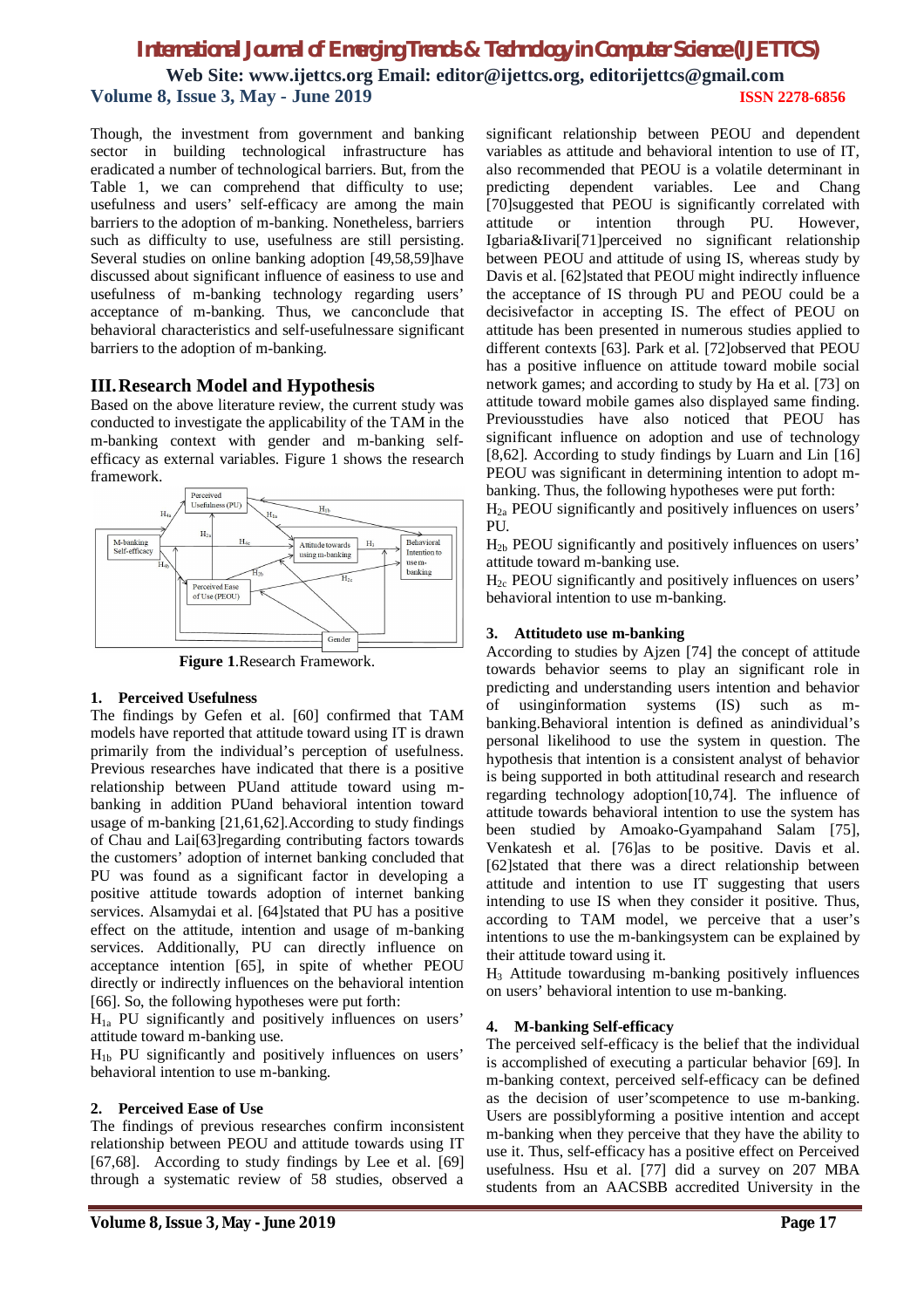Midwest of the United States of America and findings showed a significant positive relationship between selfefficacy and PU of computer software. In an empirical study, Tan and Teo[78]found that users who have selfconfidencein their ability to use the Internet have exhibitedsignificant propensity to adopt Internet bankingservices. Chau and Ngai [79]emphasized that selfefficacy plays a vital rolein forming user's beliefs about using Internetbanking services. Empirical research findings by [26,61,71,77] haveverified that self-efficacy has a significantpositive impact on PEOU. Luarn and Lin [16] and Wang et al. [11]also stated that self-efficacy has the positive impact on PEOU. So, in other words, the more self-efficacy is attained throughout training; the system is perceived to be easier to operate. This furthermore intensifies enthusiasm of learning (PU). However, selfefficacy or computer self-efficacy is being extensively referred in studies regarding IT or IS and the findings have contributed positively toward users' perceptions of system ease of use and usefulness [61,71]. Moreover, Nasri and Charfeddine [80] explored self-efficacy as a factors affecting user's m-banking acceptance behavior in their study and their findings endorse a significant positive relation between an user's self-efficacy and their attitudinal intentions to adopt m-banking services. Thus, based on the above observations the following hypotheses were put forth.

 $H_{4a}$ : M-banking self-efficacy positively influences on users' PU.

H4b: M-banking self-efficacy positively influences on users' PEOU.

H4c: M-banking self-efficacy positively influences on users' attitude toward using m-banking.

#### **5. Gender**

McDonald andSiegall [81] stated thatself-efficacy regarding technology use is the perception refers to users' beliefs in a broader selection of contexts about their ability to cope with different situations and various challenging environments while dealing with a technology related function. Several researches examined whether and how, gender influences on self-efficacy in the context of IT. Some study indicated that men seemed to be more selfassured and well-informed in using technology-related services [82]. On the other hand, some other study found no gender differences in the context of technology use [83], or although less common, even findings are contrary [83,84]. Cooper and Lucas [85] considered that gender difference in self-efficacy could be caused from differences of individual's psychological states, behaviors and motivation. In the context of using m-banking system, gender and user's self-efficacy might be related, on the basis ofuser's perception of his or her own capabilities as associated with a particular function. Kekkonen-Moneta and Moneta [86] subjected that the practice of technology in learning is a commanding deed for male students who thus have more positive attitudes towards learning with technology than female students. Vekiri and Chronaki[87] also recommended that female students' lacking positive perceptions and less attentiveness in technology lead to a less propensity for them to develop technology competence than male students.

Previous studies of technology acceptance research in the context of learning have explored that the gender differences in perceived of usefulness of IT and emphasize that male learners evaluated IT as more useful than female learners[88,89]. Venkatesh and Morris [90] showed that men evaluate PU to a better level than women in taking their decisions considering usefulness related factors of a new technology and that men are more motivated by influential factors than women. Users learning through IT are like learners learning in institutes, implying that men's rating of PU is higher than women's. Conversely, users generally believed that better practice will reward them in a way of preparing advance against any unintended catastrophe. In other words, m-banking system with a greater extent of PU is one for which a user considers that there is a positive user-performance relationship.

According to study findings by Harrison and Rainer [91] regarding the relationship between gender and computer skills, men associate with better computer skills, whereas women recorded had a greater level of computer anxiety. Since it has been recorded that women typically experience greater extent of anxiety in using IT compared to men [92], and that greater level of anxiety among women could be expected to lead to lowering the ease of use perceptions [90]. Furthermore, men's comparative tendency to sense more at ease with IT has been displayed in IS literature by Gefen and Straub [19], who recorded that men perceived more ease of use of e-mail than women. Additionally, Moon and Kim [93] in the context of IT, indicated that easier to use will be less menacing to the individual and have also found that females display less ease of use in IT, which is considered to be one of the most important barriers for technological development. The findings let us suggesting that men will intend PEOU of m-banking more positively than women.

Broos[94] conducted an extensive quantitative analysis of previous studies regarding the influence of gender on information communication technology (ICT) attitudes and reported; overall, women had more negative attitudes toward ICT than men did. Study byHoutzand Gupta [95]informed significant gender differences support men had more significant attitude toward new technology, such as the extent of computer use. Another study findings by Whitely [96] also reported in the same line that men are more experienced with and have more positive attitudes about computers than do women. These findings suggest that men are more willing to use IT than women.

Sainzand Lopez-Saez[97] investigated gender differences regarding the preference of technology-related professions and the computer attitudes in Spain and the findings exhibited that female students showed less intention to use the technology and computers than their male counterparts. Venkatesh and Morris [90] examined the gender differences in the relative effect of attitude towards using technology, subjective norms and perceived behavioral control in deciding individual adoption. The findings reveal that the decisions of men were intensely influenced by attitude towards using technology when compared to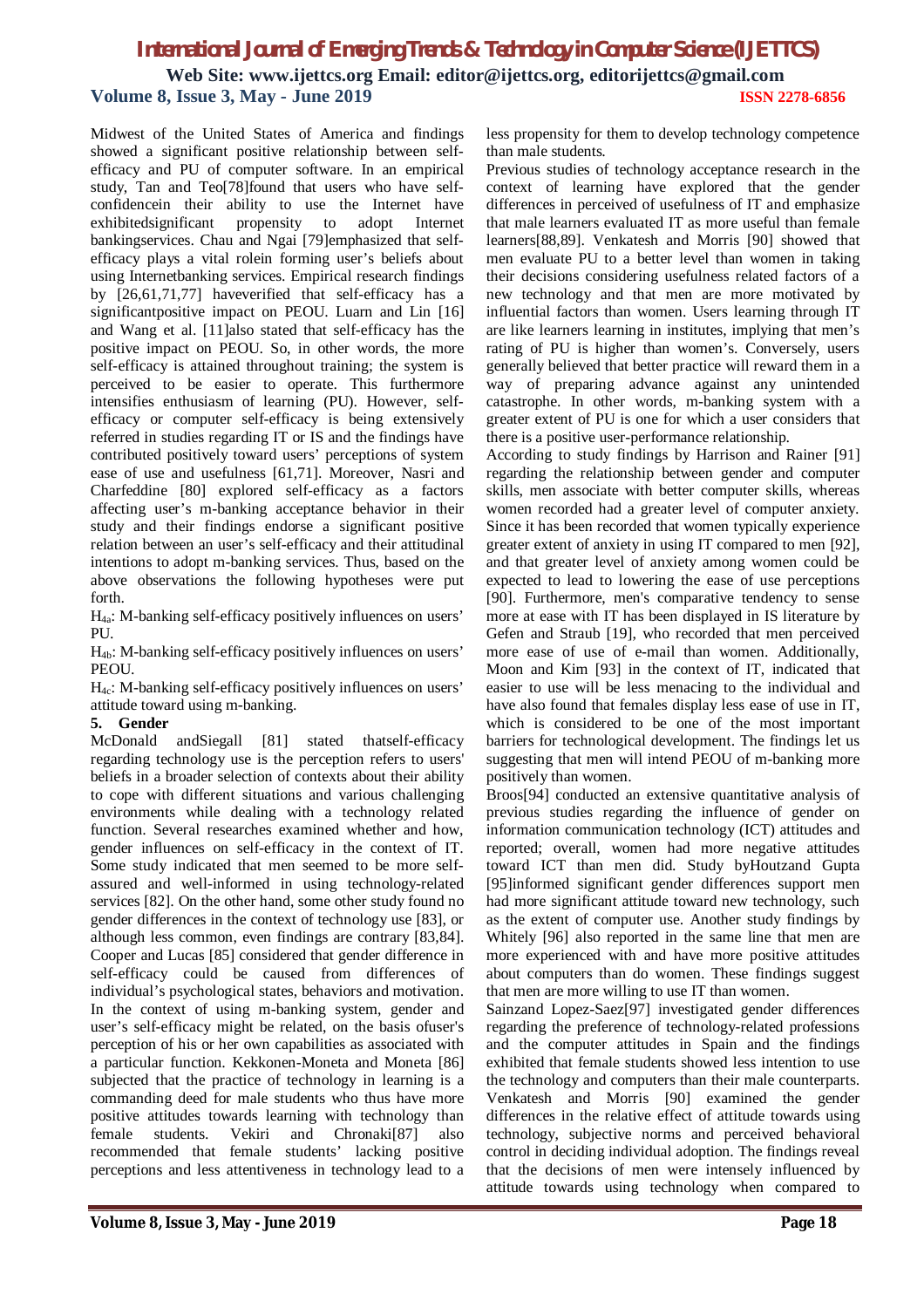**Web Site: www.ijettcs.org Email: editor@ijettcs.org, editorijettcs@gmail.com Volume 8, Issue 3, May - June 2019 ISSN 2278-6856**

judgements of women. Furthermore, Reda and Dennis [98] examined gender-based attitude toward using computer assisted learning (CAL) among university students and the findings indicated that male students preferred of using CAL considerably than female students. Thus, the following hypotheses are generated, giving the research model in Figure 1:

 $H_{5a}$  M-banking self-efficacy influences perceived usefulness more strongly for men than for women.

H5bM-banking self-efficacy influences perceived ease of use more strongly for men than for women.

H5cM-banking self-efficacy influences attitude toward using m-banking more strongly for men than for women.

 $H<sub>6a</sub>$ Perceived usefulness influences attitude toward using m-banking more strongly for men than for women.

H6bPerceived usefulness influences behavioral intention to use m-banking more strongly for men than for women.

 $H_{7a}$  Perceived ease of use influences attitude toward using m-banking more strongly for men than for women.

 $H_{7b}$  Perceived ease of use influences behavioral intention to use m-bankingmore strongly for men than for women.

H8 Attitudetoward using m-bankinginfluences behavioral intention to use m-banking more strongly for men than for women.

#### **IV.Materials and Methods**

#### **1. Questionnaires**

A preliminary list of measurement items was initially developed after reviewing the literature regarding TAM, role of gender, self-efficacy and mbanking[13,32,34,36,58,76]. This procedure generated 17 items. Additionally, we presented our study description such as what is m-banking and how m-bankingworks in general, and for what kind of purposes it can be useful. This approach was chosen to overcome any lack of familiarity and to form a reasonable opinion about m-bankingsystem that could have kept on among our participants by reasons of its continuous technological innovation.

Then, these items were presented to seven experts, that is, two professorsfrom Institute of Information Management (IM), three doctoral scholars in the IM field and two senior employees working in the bank and have more than 5 years of experience, to see if any further items could be identified and whether items were likely to be appropriate for the purpose of TAM, m-bankingself-efficacy andm-banking system. This procedure resulted in five further items being added to the list of measurements. Thus, twentytwoitems in the measurements were selected through these procedures. In addition, a pretest was conducted using two groups of 15 people each, totaling 30 people. One group was consisted of those who have an experienced of using m-banking system, taken from a broader pool of Indian who participated in-person interview. The second group featured those who have experienced working either in banking sector or financial sector. Based on the pretest result, a factor analysis was conducted [99]. Four items were eliminated because they featured inappropriate wording or they failed to exhibit dimensionality or inter-correlation validity. Some items that appeared confusing were

reworded for clarity. This procedure further refined the

measurement items, resulting in a final list of 18: PEOU (4 items), PU (4 items), ATT (4 items), BINT (3 items) and m-banking self-efficacy (3 items).

The purpose of the data collections was to reach as diverse sample as possible that would closely follow the representation of the demographic categories of the general adult individuals and specifically constructed to be representative of the Indian population. For that purpose, individuals were approached in various settings, including neighborhoods, small business, public meeting places such as parks and transportation stations. The individuals were asked to participate completely voluntary and if they wished, a preaddressed and prepaid envelope was given to them, so they can fill in and return the survey by mail at a later time. A total of 332 questionnaires are given out using direct procedure, in which 262 respondents replied back.

The instrument used for this study included three sections. In the first section (cover page), the purpose of the study,and a definition of m-bankingwas provided. The second section regarded respondents' basic information, including their age, gender, and educational level. The third section contained indicators regarding TAMand mbankingself-efficacy (18 items). The respondents were instructed to use a seven-point Likert scale to evaluate each item (1 for strongly disagree and 7 for strongly agree). To enhance the reliability and validity of the indicators, this study modified the content of the items regarding TAM and m-bankingself-efficacy. Table 2shows the items represent all the constructs of the study and their sources. **Table 2.** Indicators for TAM and m-banking self-efficacy.

| Dimension                                     |                   | <b>Items</b>                                                                                 | Sources                            |
|-----------------------------------------------|-------------------|----------------------------------------------------------------------------------------------|------------------------------------|
| Perceived<br>PU1<br><b>Usefulness</b><br>(PU) |                   | Using m-banking, I<br>can improve my<br>banking behavior.                                    | Munoz-<br>Leiva et al.<br>$[58]$ ; |
|                                               | PU <sub>2</sub>   | Using m-banking, I<br>can make my<br>banking behavior<br>more convenient.                    | Davis[13];                         |
|                                               | PU <sub>3</sub>   | Using m-banking<br>would be useful in<br>keeping record<br>regarding my<br>banking behavior. |                                    |
|                                               | <b>PU4</b>        | Overall, I find m-<br>bankingis useful.                                                      |                                    |
| Perceived<br>ease of use<br>(PEOU)            | PEOU1             | Learning to operate<br>m-banking will be<br>easy for me.                                     | Munoz-<br>Leiva et al.<br>$[58]$ ; |
|                                               | PEOU <sub>2</sub> | I can easily become<br>skillful at using m-<br>banking.                                      | Davis [13]                         |
|                                               | PEOU3             | I can get m-banking<br>to do what I want to<br>do.                                           |                                    |
|                                               | PEOU <sub>4</sub> | Overall, I think<br>using m-banking is<br>very easy to use.                                  |                                    |
| Attitude<br>toward                            | ATT1              | Using m-banking is<br>a good idea.                                                           | Munoz-<br>Leiva et al.             |

**Volume 8, Issue 3, May - June 2019 Page 19**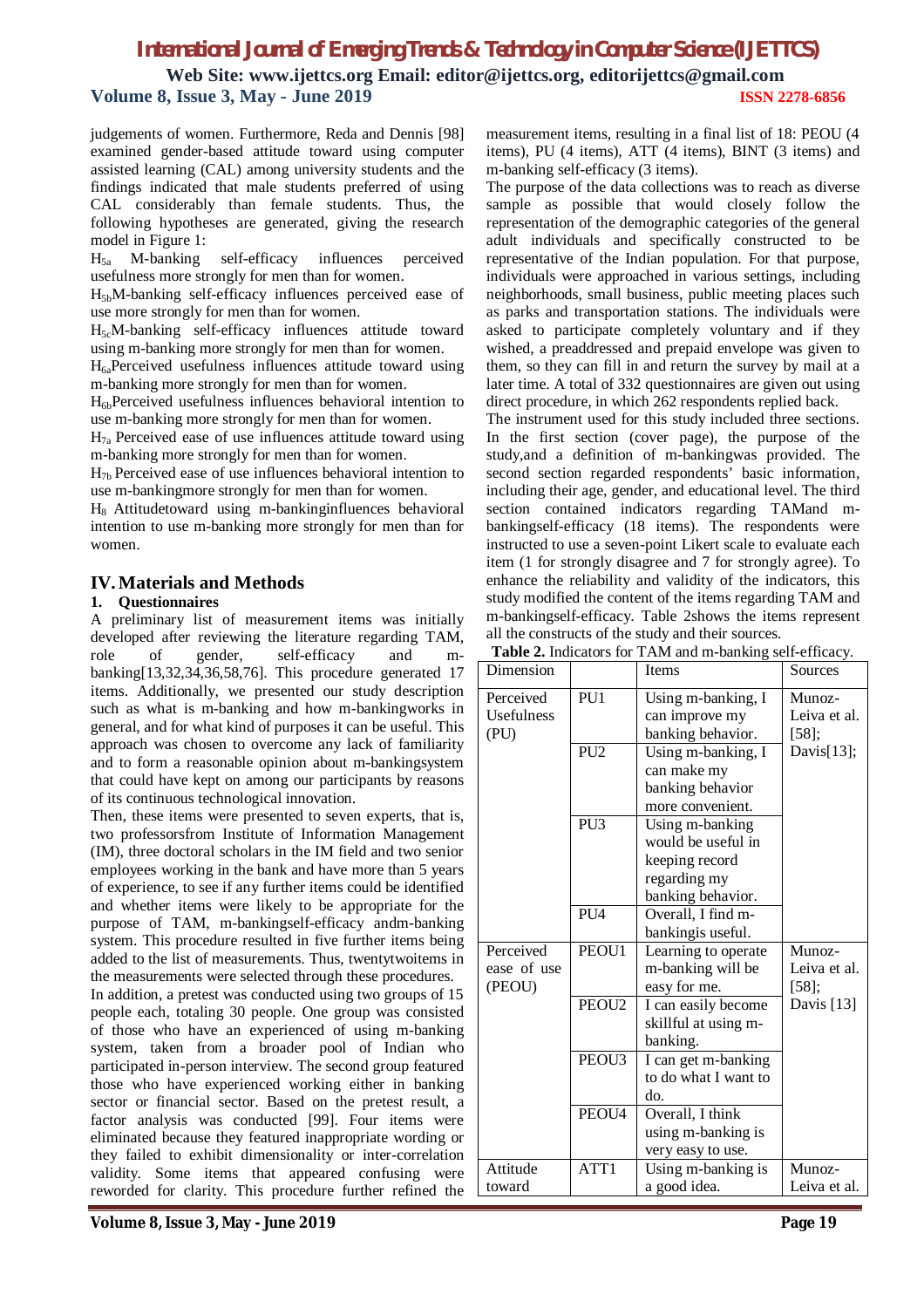**Web Site: www.ijettcs.org Email: editor@ijettcs.org, editorijettcs@gmail.com Volume 8, Issue 3, May - June 2019 ISSN 2278-6856**

| ATT2<br>using m-<br>banking<br>pleasant. |                   | Using m-bankingis     | [58]         |
|------------------------------------------|-------------------|-----------------------|--------------|
| (ATT)                                    | ATT3              | Using m-banking is    |              |
|                                          |                   | beneficial.           |              |
|                                          | ATT4              | Overall, I like the   |              |
|                                          |                   | idea of using m-      |              |
|                                          |                   | banking.              |              |
| <b>Behavioral</b>                        | BINT <sub>1</sub> | I intend to use m-    | Venkatesh    |
| Intention to                             |                   | banking in the near   | et al. [76]; |
| use m-                                   |                   | future.               | Munoz-       |
| banking                                  | BINT <sub>2</sub> | I planto use m-       | Leiva et al. |
| (BINT)                                   |                   | banking frequently.   | [58]         |
|                                          | BINT3             | My willingness to     |              |
|                                          |                   | use m-banking is      |              |
|                                          |                   | high.                 |              |
| M-banking                                | MBSE1             | It is easy for me to  | Ong and      |
| Self-                                    |                   | use m-banking.        | Lai, [36];   |
| efficacy                                 | MBSE2             | I have the capability | Rahman et    |
| (MBSE)                                   |                   | to use m-banking.     | al. [32]     |
|                                          | MBSE3             | I am able to use m-   |              |
|                                          |                   | bankingwithout        |              |
|                                          |                   | much effort.          |              |

#### **V. RESULTS**

#### **1. Profile of Sample**

This study collected 262responses. Of which fifteen were considered unusable, because of incomplete responses. Thus, we included 247 valid responses for final analysis. The demographic information of the survey respondents is shown in Table 3. The results in Table 3 pointed out that the respondents are differed correspondingly in gender, age, educational level. To give an indication of the representativeness of our sample, we compared it with a nationwide sample. According to National Statistics of India [100], the population ratios between men and women are 51.50% and 48.50% respectively. However, the population of our sample coincides with the national statistics (54.25% and 45.75%) respectively, indicating that the sample is unbalanced in terms of gender.

| Table 3. Profile of survey respondents. |  |
|-----------------------------------------|--|
|                                         |  |

| Item                   | Option         | Count | Percentage |
|------------------------|----------------|-------|------------|
|                        |                |       | $\%$       |
| Gender                 | Male           | 134   | 54.25%     |
|                        | Female         | 113   | 45.75%     |
| Age                    | 20-29          | 62    | 25.10%     |
|                        | 30-39          | 95    | 38.46%     |
|                        | $40 - 49$      | 54    | 21.87%     |
|                        | 50-59          | 23    | 9.31%      |
|                        | $>= 60$        | 13    | 5.26%      |
| <b>Education Level</b> | High School or | 24    | 9.72%      |
|                        | under          |       |            |
|                        | College        | 153   | 61.94%     |
|                        | Master or      | 70    | 28.34%     |
|                        | above          |       |            |
|                        |                |       |            |

#### **2. Data Analysis**

A descriptive analysis was performed on MBSE, PU, PEOU, ATT and BINT. Mean and standard deviation values of all the constructs are presented in Table 4. Mean scores of all the constructs are above the midpoint of 3.5,

ranging from 3.74 to 4.76. It implies an overall confirmatory reply to the constructs of the study. The values of standard deviation (SD) recommend a reasonable distribution around the mean.

#### **3. Instrument reliability**

The validation of the measurement model is estimated on the criteria of reliability, convergent validity and discriminant validity. Reliability was tested using the composite reliability and the Cronbach alpha values. A Composite Reliability (CR) value of 0.7 or higher suggests good reliability by Hair et al. [99].Table 4 shows that all of the CR values for the latent factors in this model are above 0.7 and all of the Cronbach's  $\alpha$  value (Table 4) are above the recommended value of 0.7 Hair et al. [99].Thus, we can conclude that the reliability of this model is validated. Table 4. Descriptive statistics of the study dimensions.

| Dimension   | Mean | S.D. | Composite   |
|-------------|------|------|-------------|
|             |      |      | Reliability |
| <b>MBSE</b> | 4.52 | .93  | 0.92        |
| PU          | 4.27 | .92  | 0.87        |
| <b>PEOU</b> | 4.16 | .87  | 0.85        |
| <b>ATT</b>  | 3.74 | .83  | 0.93        |
| <b>BINT</b> | 4.76 | .91  | 0.91        |

#### **4. Evaluation of the measurement model**

A confirmatory factor analysis (CFA) was conducted using AMOS statistical software to investigate the measurement model and the results are shown in Table 5. All the value of standardized regression weights are above .70 and ranging from .854 to .952 (Table 5). According to Hair et al. [99]the value .50 or greater for multiple square correlations  $(R^2)$  is considered applicable. The value of all items in this study are ranging from .681 to .891 (Table 5), implying that these items were interpreted by their predictors, ranging from 68% to 89%.

Table 5. Results of factor analysis.

|             | Item              | Factor  | SЕ    | t-value | $R^2$ |
|-------------|-------------------|---------|-------|---------|-------|
|             |                   | loading |       |         |       |
| <b>MBSE</b> | MBSE1             | 0.872   | 0.932 | 23.879  | 0.869 |
|             | MBSE2             | 0.843   | 0.917 |         | 0.841 |
|             | MBSE3             | 0.817   | 0.873 | 23.524  | 0.823 |
| PU          | PU <sub>1</sub>   | 0.886   | 0.952 |         | 0.762 |
|             | PU <sub>2</sub>   | 0.821   | 0.919 | 20.421  | 0.823 |
|             | PU <sub>3</sub>   | 0.842   | 0.921 | 16.451  | 0.681 |
|             | PU <sub>4</sub>   | 0.864   | 0.914 | 17.152  | 0.761 |
| PEOU        | PEOU1             | 0.892   | 0.872 |         | 0.882 |
|             | PEOU <sub>2</sub> | 0.871   | 0.923 | 37.354  | 0.831 |
|             | PEOU3             | 0.796   | 0.913 | 36.461  | 0.827 |
|             | PEOU4             | 0.847   | 0.863 | 38.235  | 0.862 |
| <b>ATT</b>  | ATT1              | 0.873   | 0.934 | 19.241  | 0.835 |
|             | ATT <sub>2</sub>  | 0.881   | 0.921 | 17.343  | 0.834 |
|             | ATT3              | 0.826   | 0.854 | 15.235  | 0.891 |
|             | ATT4              | 0.881   | 0.861 |         | 0.871 |
| <b>BINT</b> | <b>BINT1</b>      | 0.861   | 0.938 | 19.786  | 0.883 |
|             | BINT <sub>2</sub> | 0.861   | 0.929 | 18.656  | 0.872 |
|             | BINT3             | 0.814   | 0.882 |         | 0.886 |

*Note.*SE: Standard estimate

 t-value (critical ratio) indicates whether the variable is significant at the 0.05 level.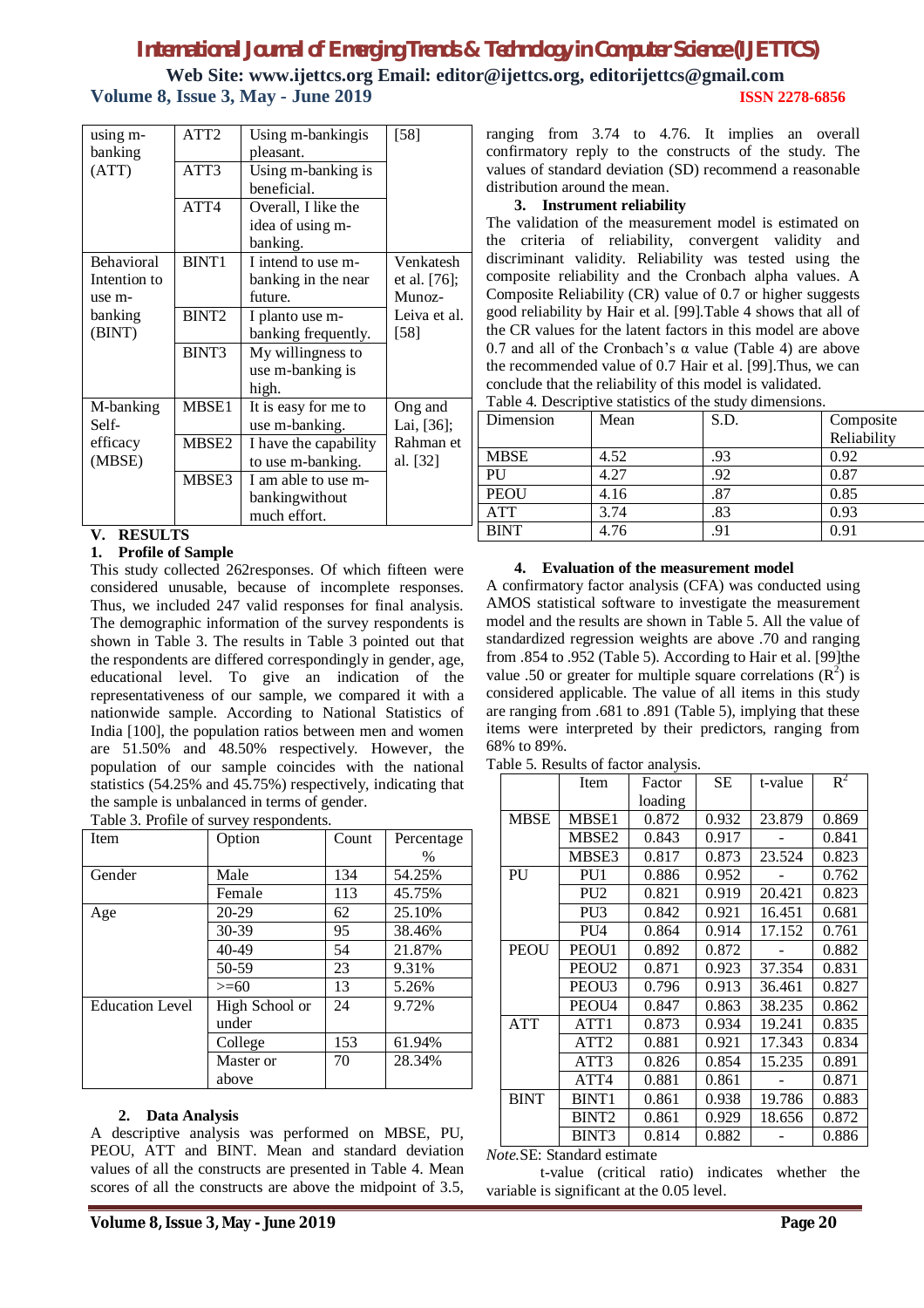**Web Site: www.ijettcs.org Email: editor@ijettcs.org, editorijettcs@gmail.com Volume 8, Issue 3, May - June 2019 ISSN 2278-6856**

- This value was fixed at 1.00 for model

identification purposes

The convergent validity of the scales is examined by using two criteria, suggested by Fornell and Larcker[101], that is, loadings of all indicatorsshould be higher than 0.7 and Average variance extracted (AVE) of each construct should be exceeded the variance due to the measurement error of that construct (i.e. AVE should be exceeded 0.50).

As shown in Table 5, all the items have presented loading higher than 0.7. So, it offers satisfactory evidence to accept the convergence of items on the proposed constructs. Additionally, the AVE values of all the constructs are well above the cut off value of 0.5 (Table 4). Therefore, both conditions for convergent validity are met.

The Discriminant validity was measured by the correlations among the constructs and the square root of the AVEs, also suggested by Fornell and Larcker[101]. Table 6 shows the square root of AVE for each construct (the diagonal elements) was greater than the correlation values of the construct with other constructs, providing the discriminant validity of constructs. Thus, we conclude that the scales must have sufficient construct validity.

| vanuv,      |         |         |             |         |            |      |
|-------------|---------|---------|-------------|---------|------------|------|
|             | MBS     | PU      | <b>PEOU</b> | ATT     | <b>BIN</b> | AV   |
|             | E       |         |             |         | T          | E    |
| <b>MBS</b>  | 0.91    |         |             |         |            | 0.83 |
| E           |         |         |             |         |            |      |
| PU          | $0.42*$ | 0.87    |             |         |            | 0.76 |
|             | $\ast$  |         |             |         |            |      |
| <b>PEOU</b> | $0.51*$ | $0.54*$ | 0.88        |         |            | 0.78 |
|             | $\ast$  | $\ast$  |             |         |            |      |
| ATT         | $0.45*$ | $0.52*$ | $0.56*$     | 0.86    |            | 0.74 |
|             |         |         | $\ast$      |         |            |      |
| <b>BINT</b> | $0.52*$ | $0.57*$ | $0.43*$     | $0.65*$ | 0.89       | 0.80 |
|             | *       | *       |             | *       |            |      |

Table 6. Average variance extracted and Discriminant validity.

*NOTE***.** Diagonal in Bold: square root of average variance extracted (AVE) from observed items;

 Off-diagonal: correlations between constructs. \**p* < 0.05; \*\* $p < 0.01$ 

All goodness-of-fit indexes are summarized in Table 7 with regard to check the model fit of the measurement model. As shown in Table 7, all values are above the recommended values for acceptable model fit and it validates that the measurement model has shown a good model fit.

| Tuolo A Olodiloss of IRThousures of the research model. |             |       |
|---------------------------------------------------------|-------------|-------|
| Goodness-of-fit                                         | Recommended | Model |
| measure                                                 | value (a)   | Value |
| $\chi^2$ /degree of freedom                             | $\leq 3.00$ | 2.27  |
| Goodness-of-fit index                                   | $\geq 0.90$ | 0.95  |
| (GFI)                                                   |             |       |
| Adjusted goodness-of-                                   | >0.80       | 0.84  |
| fit index (AGFI)                                        |             |       |
| Normed fit index                                        | >0.90       | 0.93  |
| (NFI)                                                   |             |       |
| Non-normed fit index                                    | >0.90       | 0.92  |
| (NNFI)                                                  |             |       |
| Comparative fit index                                   | >0.90       | 0.94  |
| (CFI)                                                   |             |       |
|                                                         |             |       |

Table7. Goodness-of-fit measures of the research model.

| 0.07<br>Root mean square $\leq 0.10$<br>residual (RMSR) | $-$ |  |
|---------------------------------------------------------|-----|--|
|                                                         |     |  |
|                                                         |     |  |

*Note.*a:Hair et al., (2010), MacCallum et al. (1996), and Ping (2004).

#### *Hypotheses testing*



**Figure 2.** SEM analysis of research framework. *Note.*\* Significant at p<0.05 level, \*\* Significant at p<0.01 level, ns not significant at  $p<0.05$  level.

The results of the standardized structural path analysis are shown in Figure 2. The results provide support for the proposed significant relationships between the eight relationships (i.e., H1a, H1b, H2a, H2b, H3, H4a, H4b and H4c) while the remaining one relationship (i.e., H2c) is not significant at the 0.05 level of significance. M-banking selfefficacy, PU and PEOU have reported 54.1%  $(R^2=0.541)$  of the variance in attitude toward using m-banking. Perceived usefulness was significantly reported by m-banking selfefficacy and PEOU resulting in variance explained was 58.7% ( $R^2$ =0.587). PEOU was significantly reported by mbanking self-efficacy, resulting in variance explained was 34.1%  $(R^2=0.341)$ . Overall, the model explained 42.8% of the variance in behavioral intention to use m-banking.

#### **5. Measurement of total, direct and indirect effects**

To evaluate confidence intervals for the indirect effect, a bootstrapping test was performed. Table 8indicates the standardized total, direct and indirect effects related to each of the endogenous and exogenous variables toward behavioral intention to use m-banking.In line with MacKinnon [102], standardized path coefficients with values close to 1 are measured to be greater values influence. The most dominant factor of behavioral intention is PU, with a total impact of 0.698 and is followed byMBSE, ATT and PEOU with an outcome of 0.397, 0.352, and 0.155respectively. Jointly, these four factorsexplainnearly 42.8% of the variance in behavioral intention to use m-banking. Moreover, m-banking selfefficacy functioned as a significantfactor for all endogenous variables in the model.

Table 8. Direct, indirect and total effects of MBSE, PU,

|  |  |  | PEOU, ATT and BINT. |
|--|--|--|---------------------|
|--|--|--|---------------------|

|          |          | Standardized estimates                      |       |       |          |  |
|----------|----------|---------------------------------------------|-------|-------|----------|--|
| Predicto | Outcom   | $\mathbb{R}^2$<br>Direc<br>Indirec<br>Total |       |       |          |  |
|          |          |                                             |       |       |          |  |
| Variable | Variable |                                             |       |       |          |  |
|          |          |                                             |       |       |          |  |
| MBSE     | PU       | 0.58                                        | 0.301 | 0.278 | $0.579*$ |  |
| PEOU     | PU       |                                             | 0.462 |       | $0.462*$ |  |
|          |          |                                             |       |       | ∗        |  |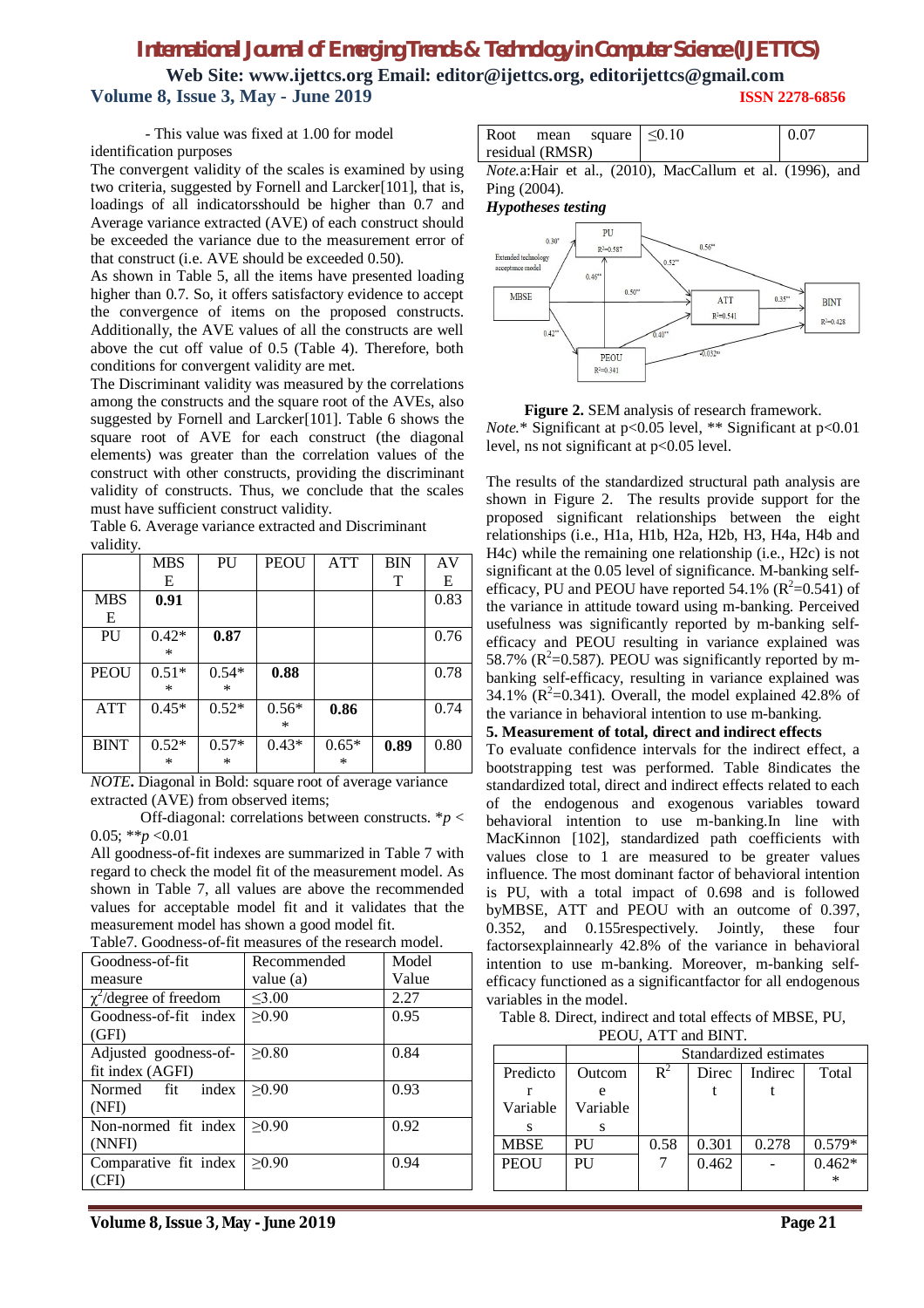**Web Site: www.ijettcs.org Email: editor@ijettcs.org, editorijettcs@gmail.com Volume 8, Issue 3, May - June 2019 ISSN 2278-6856**

| <b>MBSE</b> | <b>PEOU</b> | 0.34 | 0.424      |       | $0.424$ **  |
|-------------|-------------|------|------------|-------|-------------|
|             |             |      |            |       |             |
| <b>MBSE</b> | <b>ATT</b>  | 0.54 | $\Omega$ . | 0.117 | $0.618*$    |
|             |             |      | 501        |       | $\ast$      |
| PU          | ATT         |      | 0.521      |       | **<br>0.521 |
| <b>PEOU</b> | ATT         |      | 0.404      | 0.223 | $0.627*$    |
|             |             |      |            |       | ∗           |
| <b>MBSE</b> | <b>BINT</b> | 0.42 |            | 0.397 | $0.397*$    |
| PU          | <b>BINT</b> | 8    | 0.561      | 0.137 | $0.698*$    |
|             |             |      |            |       | ∗           |
| PEOU        | <b>BINT</b> |      |            | 0.187 | 0.155       |
|             |             |      | 0.032      |       |             |
| <b>ATT</b>  | <b>BINT</b> |      | 0.352      |       | **<br>0.352 |

| .                                                | I DIN I |
|--------------------------------------------------|---------|
| <i>Note</i> .* <i>p</i> <0.05; ** <i>p</i> <0.01 |         |

We carried out a two-group test for investigating the gender differences in strength of the path coefficient. On this evaluation, one path coefficient turned into confined to be same across the two gender groups, and the resulting model suit was compared with a base model, wherein all path coefficients were freely expected the usage of a  $\chi^2$  difference test. The results of the gender difference analysis are shown in Table 9 and Figure 3. The paths from  $MBSE \rightarrow PU$ ,  $MBSE \rightarrow PEOU$ ,  $MBSE \rightarrow ATT$ ,  $PU \rightarrow$ BINT, PEOU  $\rightarrow$  ATT and ATT  $\rightarrow$  BINTwere found to be significantly different. In other words, Hypotheses  $5_a$ ,  $5_b$ ,  $5_c$ ,  $6_b$ ,  $7_a$ and 8 were supported. Therefore, the path coefficient from  $PU \rightarrow ATT$  and  $PEOU \rightarrow BINT$  were not found difference between two groups. Thus, hypothesis  $6_a$ and  $7<sub>b</sub>$  were not supported.



#### Figure 3.Standardized path coefficients for the male and female users

Coefficients for male users are in the shaded boxes.\*p <  $0.05$ ;\*\*p <  $0.01$ ; ns= not significant.

 $\chi^2$ *df* Δχ 2 from base model Unconstrained base model<sup>a</sup> 271.148 142 **Constrained** paths<sup>b</sup> MBSE  $\rightarrow$  PU 283.219 8.632\*\* MBSE  $\rightarrow$ PEOU 283.035 8.476\*\* MBSE  $\rightarrow$  ATT 287.181 11.262\*\*  $PU \rightarrow$ ATT 287.162 0.174(ns)

**Table 9.** Two group comparison of paths for men and women users.

| PU                | 271.322 | 13.746**     |
|-------------------|---------|--------------|
| <b>BINT</b>       |         |              |
| <b>PEOU</b>       | 276.267 | $9.621**$    |
| $\rightarrow$ ATT |         |              |
| <b>PEOU</b>       | 271.236 | $0.072$ (ns) |
|                   |         |              |
| <b>BINT</b>       |         |              |
| $ATT \rightarrow$ | 271.292 | $7.608**$    |
| <b>BINT</b>       |         |              |

*NOTE.* <sup>a</sup> Paths for the two groups were allowed to be freely estimated.

<sup>b</sup>The path specified was constrained to be equal across the two groups.

\*  $p < 0.05$ ; \*\*  $p < 0.01$ ; ns= not significant.

### **VI. Discussion**

Thefindings of this study empirically validated the TAM in anm-banking perspective by going a step further to find out the role of gender and m-banking self-efficacy as external variables. The research findings offer several significant implications from academic and practical point of view regarding the adoption of m-banking system. Largely, the model explained 42.8% of the variance in intention to use m-bankingsystem among Indian. According to the findings of goodness-of-fit measurement, this study headed to the conclusion that research model perfectly speak for the collected data and thefactorssuitably, toward individuals' intention to m-banking use. The findings among the research constructs are discussed below.

First, there was a significant positive correlation between PU and attitudes toward using m-banking, in addition PU and behavioral intention to m-banking use. It impliesthat users are likely to develop a positive attitude towards using m-bankingsystem when they find it useful intheir banking behavioralpractice.If the users believe m-banking system is useful, then they will have a positive attitude towards using the system. Given this, when improving their m-banking system, the bank authorities should especially strengthen system usefulness, so as to attitudes towards their mbanking system and improve adoption. In other words, mbanking system design should primarily seek out to evolve the functions that meet with the users' needs and motivate them to use the system continuously.This finding is line with Taylor and Todd [10]whopointed out that PU has both direct and indirect influences on the attitude towards using the system.

Furthermore, theanalytical results of the study reveal that the relationship between bank authorities and userscan be enhanced while behavioral intention to m-banking system use and users' reliabilitytowards the practicing system is improved. If usersperceive that using system willhelpand improve them in their bankingbehaviorsthen they consider using it persistently. In other words, this also can improve the usefulness of usersregardingacceptance of banking system services.

Second, Alatawi et al. [103] and Davis et al.[62]indicted that users who perceived information system is as easy to use also perceived it is as useful. Alatawi et al. [103] revealed that the significant relationship between PEOU and PU shows how crucial it is for the system to be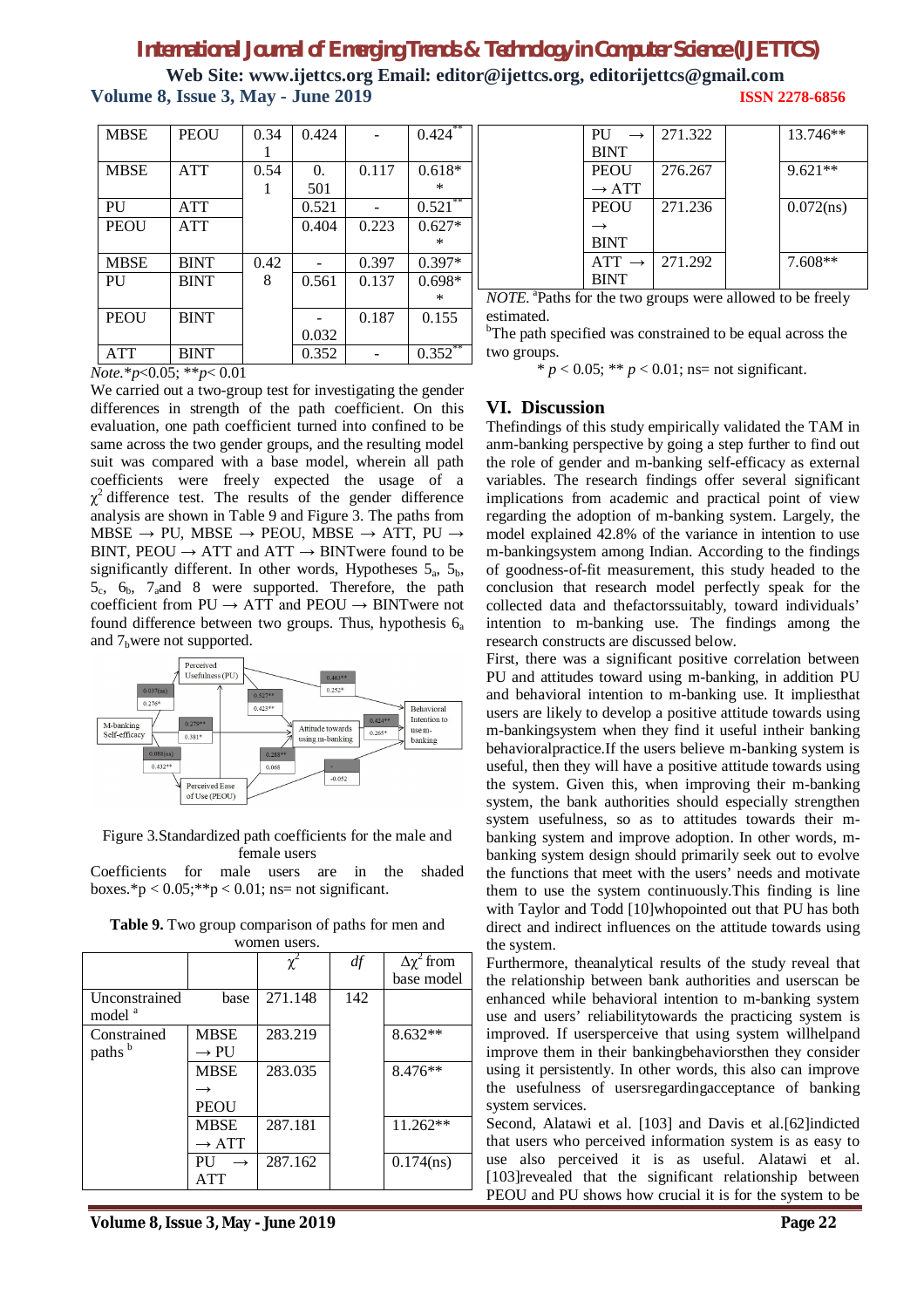perceived by way of user-friendly and easy to use regarding perceived useful by its users. The findings of current study indicate that the more users perceive m-banking system as being easy to use, the more they feel it is useful. Generally, PU is considered as the development of m-banking processes and quality services along with information provided by bank authorities by means of the functions in an IS. Significantly, users may not experience the inclusive satisfaction of m-bankingsystem without an easy to use interface and to be free from difficulties.

Third, PEOU is positively correlated with attitudes towards using m-banking system, suggesting that PEOU is significantly associated with user's positive attitude toward using m-banking system. In other words, users'consideration to use the m-bankingsystem piles up further as the system turns out to be easy to use. Therefore, PEOU not only predicts attitude towards the m-banking system, but is also a determinant antecedent of PU, that is, minimum effort is applied to use m-banking system to improve users'performance regarding bankingactivities, directly effects onusers' further attitude to use the system.

Fourth, several studies of users' acceptance of technology have presented that PEOU has a direct influence on behavioral intention to use the system. However, the findings of this study could not verify this result. The study findings coincidewith previous studies includingAlatawi et al. [103] and Sharma and Chandel [104].Itindicates that althoughusersexperience that the m-banking system is easy to use but it does not influence on the development ofusers' behavior regardingthe usage of m-banking systems. The functions to operate the m-bankingsystem can be accessed very easily from one option to another.However, easily access the systemconsent to users to easily remember how to access the function on the next time use. Though, easy tooperate may be significantly influence on users' intention to use a system in specific context such as e-commerce [105].But in banking perspective a financialservice providing system is used by usersfor specific purposes. Usersuse such kind of systems as they can take care of their financial decision in a better wayas well as control their banking behavior from anywhere at any time it is required with a complete trust on banking service providers.Thus, users are mostly concerned about whether the services or contents offered by the system are beneficial to improve their bankingbehaviorsrather than feelings of easiness to operate the system. So, the difficulties with the system's interface or easiness to operate may possiblynotbe such a significantconsideration in m-banking perspective.

In this study, users expected to improve their banking activities through using the m-bankingsystem. So, if, auserperceives that despite the system is ease to use but did not improve their banking activities, then their usage behavior regarding m-banking systemis not going to be improved anyhow. Thus, the findings recommend that bank authorities should not place needless importance on appearance of the system while considering the design of the m-banking system; instead of emphasizing on the factors usersreasonably expecting from the m-banking system, for example, suitability of the system functions.

Fifth, the findings of the study revealed that attitude towards usingm-bankingpositively correlated with behavioral intention to use m-banking. The findings of current study are consistent with Davis et al. [62].According to Davis et al. [62] there was a direct relationship between attitude and the use of systemindicating that users positively evaluate the system. In other words,if users have positive attitude towards using m-bankingsystem, then users' intention of using mbankingsystem becomes more.Thus, positive attitude should be considered as a strong determinant when acceptance of financialsystemsuch as m-banking system is concerned.

Sixth, with concerns to certain efficacy factors, it was also verified decisively that m-banking self-efficacy has a significant positive influence on PU, PEOU, and attitude toward using m-banking. Additionally, m-banking selfefficacy has the maximumimpact on attitude toward using m-banking, followed by PEOU and PU. Significantpoint is that m-banking self-efficacy has indirect impacts on attitude toward using and behavioral intention to use the mbanking system. This finding has presentedan additional understanding into the implication of m-banking selfefficacy, and set up a new contribution in m-banking context. Due to the significance of m-banking self-efficacy in stimulating higher intentions towardsthe use of mbanking system among users, banking authorities and policymakers must pay greater interest to improve users' perception and self-confidence in using m-banking system. Banking authorities and policy makers specificallyshould design the training program and educating the users about new information system (IS) is going to be usedfrom time to time,is a dominant determinantregarding the acceptancebehavior of a new financialsystem assystemsare advancing and developing rapidly. This could also serve as a psychological preparedness for users to be prepared towards appropriate information acquisition and effective use of technological system regarding m-bankingin near future.

This study additionallyexamines if there is any gender difference present in the effect of the factors on behavioral intention to use m-banking system. The resultsreported that gender moderates the effects of PU→BINT,PEOU→ATT and ATT→BINT. This findings pointed out that regardless of gender,those with greaterPU,PEOUand attitude toward using m-banking had greater levels of intention to use mbankingsystem than those with lower PU,PEOU, and attitude toward using m-banking. This result is in same line with the previous studies which also showed thatgender significantly moderate the effects of PU and PEOU towards intention to use technology[19,76]. This may due to the fact that m-banking systemhas not permeated the everyday lives of users and differences in the usagebetween men and women have been wideneduntil it could be a significant usage system in users' financial behavior.

Therefore, asignificant finding from this study is that the effect of m-banking self-efficacy on PU and PEOU was significant for women, but insignificant for men. Moreover, m-banking self-efficacy influencedattitude toward using mbanking more intensely for women instead of for men. It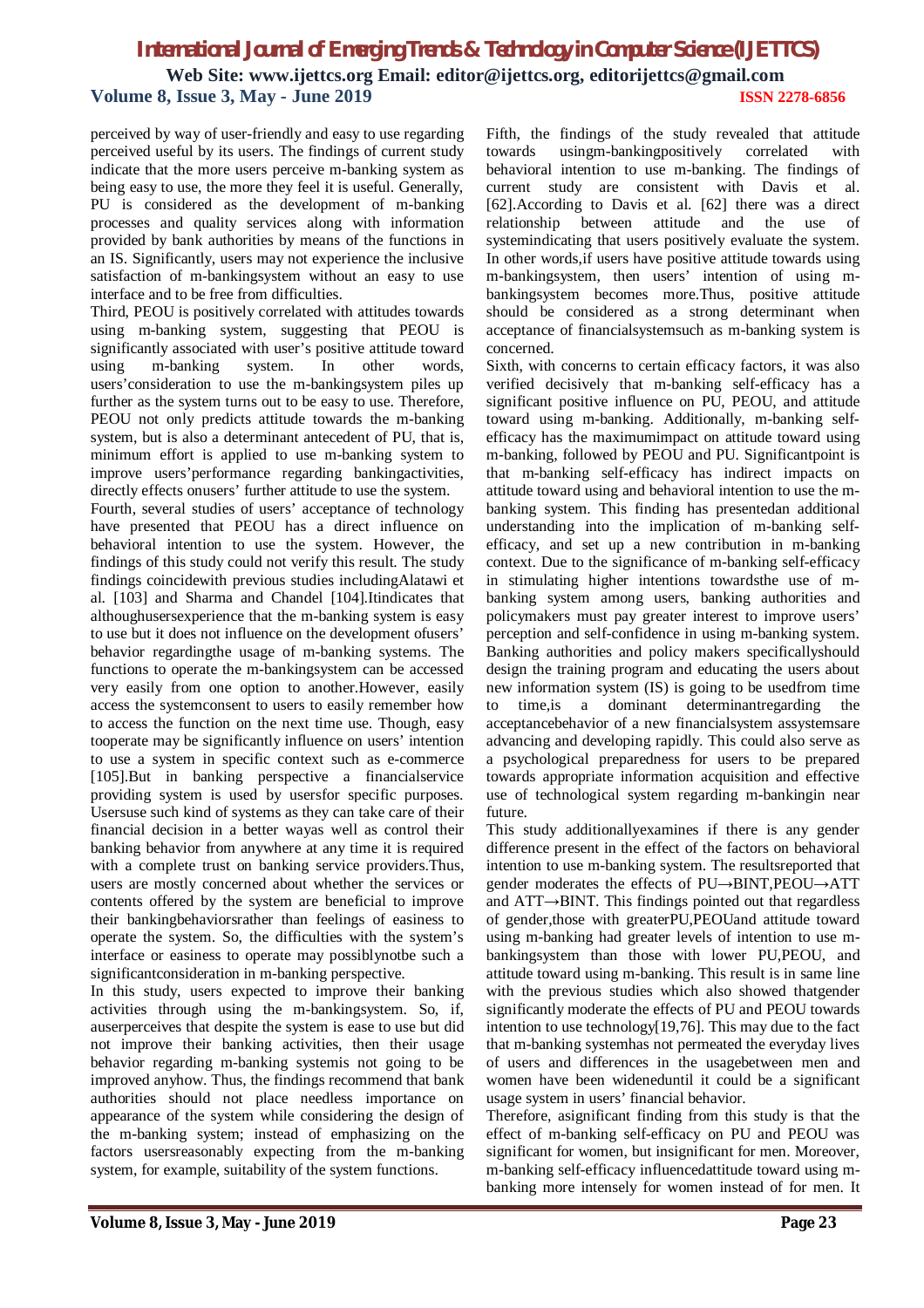**Web Site: www.ijettcs.org Email: editor@ijettcs.org, editorijettcs@gmail.com Volume 8, Issue 3, May - June 2019 ISSN 2278-6856**

signifies that compared to men, women will be more positively influenced by their own potential aptitude to comprehendm-banking system and also by their confidence about using m-banking system as effective lessoning methods to improve their performance in m-banking activities. This could be due to the recognition that men tend to have bettertechnological self-efficacy, and thereforem-banking self-efficacy does not affect their perceptions regarding usefulness and easy to usethe mbanking system. Though, several studies have observed that women revealed lower self-efficacy regarding technological usage than men[106,107]. The lower selfconfidence of women towards the usage of technologies may have significances for their own self-beliefs in the use of new technologies inm-bankingcontext. However,<br>specific informative technologicaltraining specific informative technologicaltraining programsregarding m-banking context should beintroduced to allow women improving theirown self-confidence, and a self-belief that using m-banking system could improve their performance regarding m-bankingbehaviors, which in turn improve their overall banking performance. Consequently, this validation needs moreinvestigation and assessment, as larger number of participants is young.

### **VI. Contributions**

In spite of the empirically documented applicability of the TAM, advance attempts are critical to verifying remaining study findings in the TAM literature involving different IS and settings. This study has verified TAM in the context of emerging m-bankingsystem in Indianperspective. The study aims to extend the TAM model's empirical applicability and theoretical validity by investigating determinants influence onIndians'acceptance of m-bankingsystem. The purpose of the study was to make a theoretical and practical contribution to m-bankingsystem acceptance research by advancing the understanding of user's technology acceptance behavior and extending the TAM research including in the new context. Furthermore, understanding determinants and environments facilitating regardingmbankingsystem acceptance might help to predict future acceptance behavior of other emerging ICTs. In addition, findings from India could be applied to other countries in South EastAsia (such as, Pakistan and Bangladesh) by reason of their ethnic similarities.

Second, an important contribution to user technology acceptance study is the use of a primary intention-based model in m-bankingsystem perspective, which is significantly different in functioning independence and individual self-reliance from the business organizations usually considered in prior research. One way, we verified the reasonable extension of the usability of TAM model, on the other way, we further answered back to justify our theory testing effort to endorse research findings accumulated from previous studies on banking technology acceptance, particularly in the context of m-banking system. In principal, findings from the study recommend TAM could be an appropriate model for justifying users' technology acceptance decisions. The model offers a parsimonious conceptual representation of users' technology acceptance decision-making with a rationally

satisfactory empirical support, as measured by the analysis of study results.

Finally, current study efficiently uses TAM to investigate the effect of gender in the perceptions and policymaking processes inbanking perspective especially in mbankingsystem acceptance. This is a new contribution to literature regarding m-banking studies.

#### **VII. Conclusion and Implications**

As an emerging system, the success of m-banking in India, in addition to other parts of the world, still depends on many other factors. These factors include government policies, financial infrastructure, strategies taken by banking authorities, coordination of technical standards, and the abilities to protect user's privacy and security.

This study has provided empirical data to support the acceptability of TAM and also provided insights into the relationships between PU, PEOU, attitude toward using mbanking, behavioral intention to accept m-banking and external variables, m-banking self-efficacy and gender regarding emerging bankingsystem, m-banking. The findings of this study provide several important implications regarding acceptance of m-banking technology research and practice. Through the antecedent variables of usefulness of system, ability to use the m-banking and attitudinal intention to use m-banking can better control users' beliefs about using m-banking and then recommend new strategies for improving their usage intention. The results of current study also recommend that researchers studying financial systems must take gender difference into consideration in the improvement and validation of the theories of m-bankingsystemadoption.

#### **1. Theoretical Implication**

The model of behavioral intention to use m-bankingsystem represented in this study is supported by the empirical results. The current study endeavors to develop a theoretical research model by applying TAM model integrating new relationships between variables. Study findings offer further confirmation on the acceptability of using TAM to evaluate the different dimensions of acceptance in m-banking environment. Therefore, we can state that the model is applicable for m-banking perspective in India, although the contributing direction of the relationship could be established in better way through longitudinal research.

Current study extends previous work on IS by presenting empirical evidence, and the findings cast off light concerning the positive potential of the TAM theory in intention of users to accept m-banking system. The findings show up those new services must be driven in user centered approach to understand user involvements more closely. This study also stands for how usersendeavor to validate their acceptance behavior of new bankinginformation system such as m-bankingsystem in the best possible way and explains the robustness of the model. Furthermore, the findings rationally demonstrate that traditional variables for example PU and attitude towards using persist to be significant predictors of behavioral intention of using mbanking.

Our study results underscore the importance of PU as the main mediator of individual's attitudes toward using m-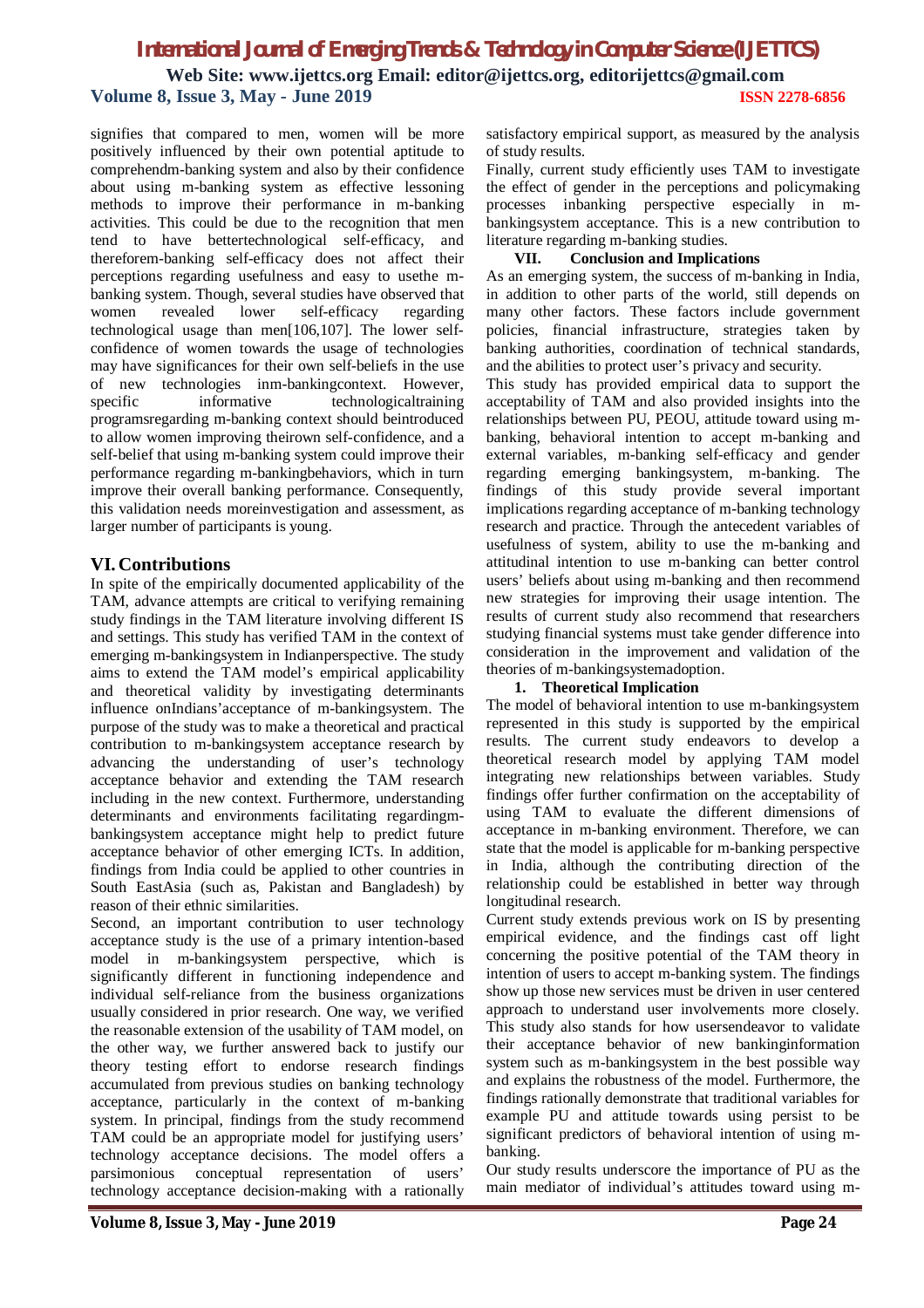**Web Site: www.ijettcs.org Email: editor@ijettcs.org, editorijettcs@gmail.com Volume 8, Issue 3, May - June 2019 ISSN 2278-6856**

banking. In literature, PU has been found to explain a considerable amount of variance of attitude and intention [13,24,62], and that its effect is typically stronger than the effect of perceived ease of use[13,108]. PU in the context of m-bankingsystem has typically been related to financial status, benefits and relevant information provided in the right time and in the right context. Therefore, the findings contribute positively to the m-banking literature regarding users' behavioral intention to accept.

Based on the results, we recommend that in the context of willingness to accept IS among users, users' consideration regarding usefulness and perception of easiness to use satisfactorily validate the development of attitudes and usefulness further influence on the usage intentions towards self-management banking technology. Additionally, researchers could discover that TAM as a framework for investigating the acceptance of m-banking system in an adoption co-produced based service perspective is the most applicable. We conclude this is as a verification of the robustness of the underlying theory.

Users apparently have a tendency to be logical in their IS acceptance decisions, regarding to focus on usefulness in IS consideration. That is to say that a user is prospectively to accept a IS when it is considered to be useful to him or her practice. However, PUis animportantdefining factor of attitude, exhibiting incredibleeffects on users' attitude formation. This finding is consistent with the findings of previous studies in the perspective of TAM.For example,Keil et al. [109] concluded that usefulness is more determining factor whether to use or not to use a IS than ease of use. In our study perspective, an indispensable factor for users' acceptance of m-bankingsystem is whether the systemsatisfies his or her service requirements. The perceived significant role of PUon users' attitude buildingcould also have been partly implanted in individuals' self-executive assessment of technologyof system and is accepted only when showing favoriteusefulness in their performances.

Attitude seemed to be the second most significant determinant of an individuals' intention for accepting mbanking system. This emphasizes the analytical role of attitude in system acceptance decision making by individuals and thus singles out the significance of attitude nurturing to successful implementation of system.The findings recommend additional support that attitude of users' behavior is a significant determinant in user' behavioral intention to use m-banking system. By validating the findings of a previous IS acceptance study current study recommend additional support that the wellacquainted m-bankingsystem acceptance model may need to be designed to befit banking information systems.

From a gender differences perspective, our results confirm relationship between PU and behavioral intentions to be stronger for men than women, as men enjoying using mbanking system as an opportunity to extend their IS skills as well as perceived to receive the better outcomes regarding banking behaviors, while women generally seek to keep time spent to a minimum because of their theoretical barrier towards using IS. The results confirm our perception that men respond more positively to direct use of IS regarding bankingbehavior than women.

The findings regarding the role of gender are also important regarding the design of the program for user's development related to m-bankingusage. Consideringuser's training as a kind of solution for individual especially women's lack of interest towards the acceptance of new IS in banking sector is still unified and one-off. Thus, without a continuous supportive training, the problem of lack of acceptance would still be asignificant barrier to the successful use of IS in banking perspective.

#### **2. Practical Implication**

Asignificant implication of this study is the strategic planning value in investigating the determinants which influence on acceptance of m-banking by users. Bank authorities invest huge amount of money on newly introduced information technology (IT) and information system (IS) to provide more improvedservicesto customer. But, many of these technologies are not enthusiastically<br>accepted by the users. Thus, bank enthusiastically accepted by the users. Thus, authorities should investigatewhich determinants are playing positiverole toward adoptingemerging technologies or systemsfor user.

Bank authorities can apply the framework to predict users' willingness to accept and use the system, diagnose the reasons for low acceptance ofsystem, and take correct initiative. The key point isusers' attitude towards using the system. If users have more positive attitude, they are more likely to accept and use m-banking system. The framework also offersinsights on how to achieve this: a more positiveattitude can be achieved byenhancing mbankingsystem's compatibility with the user's needs, value, and expediency.Users make inferences about the servicesreceived based on the information provided bybank authorities. The quality and usefulness of the provided information isdeterminedby the degree to which userscan perceive the information to predict their satisfaction with the system compared to actual use: users' choice of accepting m-banking system will greatly depends on bank authorities' ability to provide rich and timely information.

Bank authorities may be able to enhanceusers'ease to use of system byprovidingtraining;forexample,avirtualtourofthe m-bankingsystem usagethat aims at raisingusers' technicalself-efficiency relating withm-banking system.To intensify the objective usability of thembankingsystem,developers ofm-bankingapplicationmust need to conduct extensive usability tests. While the classicm-bankingtechnical design principles are valid, thenew technological media has provided developers new challenges.M-bankingapplication with easy navigation and convenient checkout has beenconsistently foundtoattract new user to use the system and improve their usability.

The findings of this study reveal that, in order to nurture users' intentions to use a system, it is considerable to boost up and encourage a positive attitude toward the using of the system. In this correlation, positive perception regarding usefulness of the system is more important than the easiness to use the system. This could be explained that the banking authorities, upon decision to adopt m-banking, must strongly emphasize developing efficient approaches to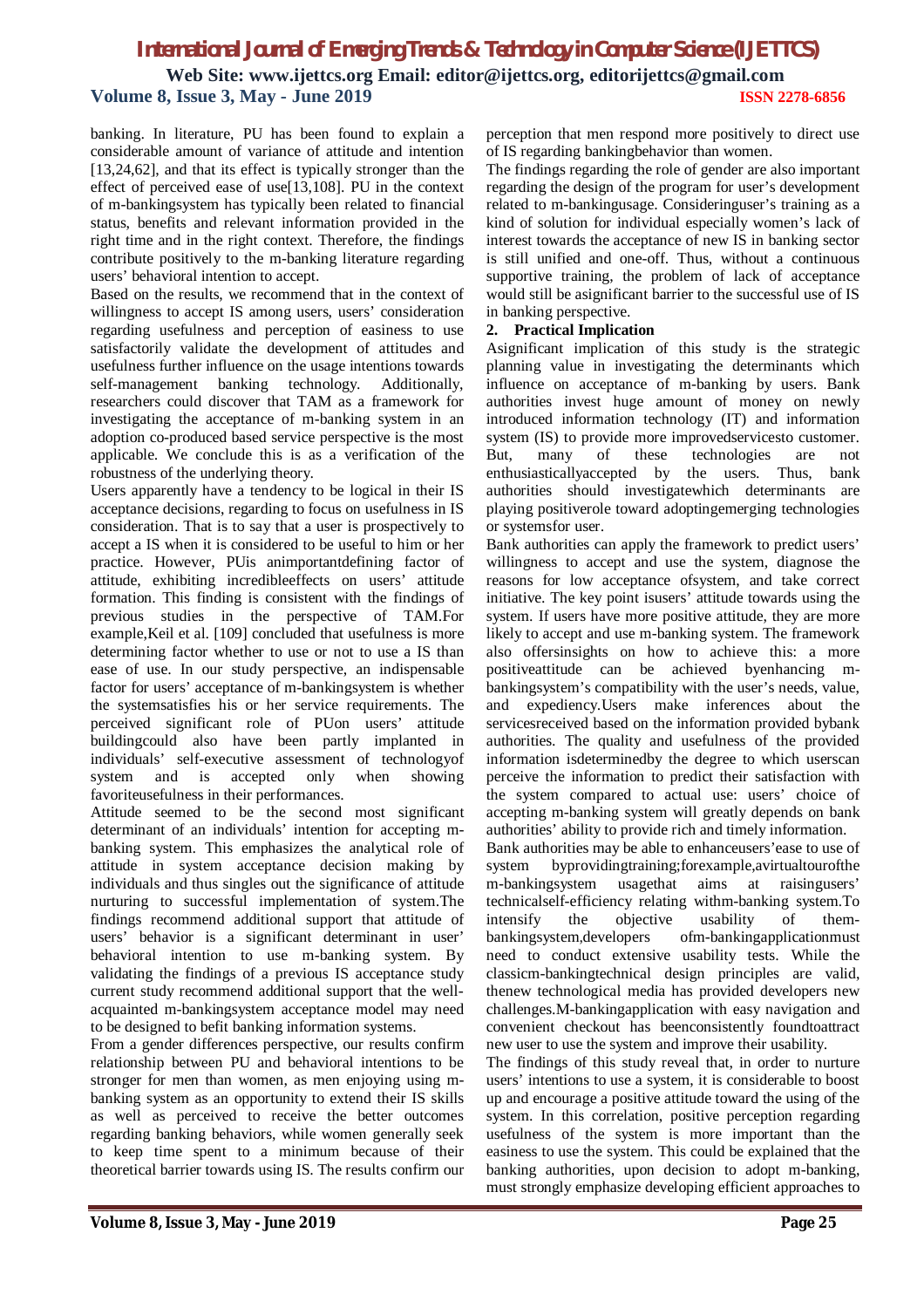**Web Site: www.ijettcs.org Email: editor@ijettcs.org, editorijettcs@gmail.com Volume 8, Issue 3, May - June 2019 ISSN 2278-6856**

communicate about the financial efficiency of the system to users. Information materials and training on mbankingsystem should be concentrated mainly on how the system can help to improve the efficiency and effectiveness of providing services and users' self-judgment rather than on the technical jargons regarding how actually m-banking system works. In other words information resources must emphasis on expected usefulness and convenience of carrying out self-judgment.

Conceivably learning instructions could be developed to lead conveniences through the implementation method and minimize resistance to change. The current study findings empirically validate the factors influence on users regarding newly initiated bankingtechnology and might prove particularly cost-effective for bank authorities.As the ICTs literature pointed out, gender differences demonstrate that, to some extent, men and women perceive and value similar system quite differently. Bank authorities who are wellinformed of this difference can better support the IS with individual's behavioral principles; a relationship that might support to develop IS implementation in bankingcontext successfully [110]. Additionally, to the extent that gender has an attitudinal effect toward using a bankingIS, bank authorities also need to look into the fact that how to create a more favorable atmosphere, one that not only depends on organizational and legislative perpetual factors, but also on the gender of its individuals. Such a consideration could have not only an influence on actual implementation of the m-banking system, but also, could be a deciding determinant on directional training and implementation programs regarding m-banking system.

M-banking self-efficacy is a salient factor affecting PU,PEOU and attitude toward using m-banking.Bank authorities and system developers can increase users' especially women's usage intentions through m-banking self-efficacy and the mediating variables recommended in this research. In m-bankingsystem context, bank authorities can organize training program to improve users' familiarity with m-bankingsystem to let users gradually improve their level of m-banking self-efficacy, a method which can alsobe efficient for both genders. Though these processes are not directly associated with m-banking itself, but it could be still helpful for the users to improve positive perceptions more easily towards the usefulness and ease of use of m-banking system.

#### **VIII. Limitation and Future Research**

Even though a comprehensive research framework design, instrument developed, sample recruited, and data analysis were applied here, this study has some limitations. First, the measures of constructs of current study are collected at the same point of time. Thus, users' perceptions and intention to use m-banking system might change over time as a continuous process by reason of better experience and development of mobile technologies for the time being. So, it is suggested to conduct a longitudinal research to study the m-banking adoption at different points of time during the decision of adoption process. Second, examining the role of gender in the acceptance of m-banking system is a relatively new topic for banking technology researchers.

Therefore, cautionary should be taken while generalizing our study results and discussion with other banking technologies or groups. Thus, a cross-cultural evaluation with a different sample collected from somewhere else is necessary for further generalization of current study findings.

#### **References**

- [1] Tiwari, R. &Buse, S. (2007). "The Mobile Commerce Prospects: A Strategic Analysis of Opportunities in the Banking Sector", Hamburg University Press.
- [2] Tiwari, R., Buse, S. &Herstatt, C. (2006)."Mobile Banking as Business Strategy: Impact of Mobile Technologies on Consumer Behavior and Its Implications for Banks",*Proceedings of the Portland International Conference on Management of Engineering and technology*, Istanbul, 8-13 July.
- [3] Birch, D. G. W. (1999). "Mobile financial services: The Internet isn't the only digital channel to consumers",*Journal of Internet Banking and Commerce*, 4(1), 20–29.
- [4] Gefen, D., Straub, D. & Boudreau, M. (2000). "Structural equation modeling techniques and regression: Guidelines for research practice",*Communications of AIS*, 4(7), 2–76.
- [5] Unnithan, C.R. &Swatman, P. (2001). "Online banking Adaptation and Dot.Com Viability: A Comparison of Australian and Indian Experiences in the Banking Sector", *School of Management Information Systems*, Deakin University, 14.
- [6] Peterson, M. (2009). A Brief History of Internet Banking, *EzineArticles*. Retrieved from http://ezinearticles.com
- [7] Ashta, A. (2010). Evolution of Mobile banking Regulations. Retrieved from http:// www.arraydev.com/commerce/JIBC/0306-04.htm.
- [8] Wang, Y.-S., Wang, Y.-M., Lin, H.-H. & Tang, T.I. (2003). "Determinants of user acceptance of internet banking: An empirical study", *International Journal of Service Industry Management*, 14(5), 501-519.
- [9] Patel, A. (2013). M-Banking and M-Payments: The Next Frontier. Delhi: Deloitte.
- [10] Taylor, S., & Todd, P.A. (1995). "Assessing IT usage: the role of prior experience",*MIS Quarterly,* 19(4), 561–570.
- [11] Wang, Y., Lin, H. &Luarn, P. (2006)."Predicting consumer intention to use mobile service", *Information Systems Journal*, 16(2), 157-79.
- [12] Hong, S., Moon, J., Tam, K. & Thong, Y. (2008)."Understanding the behavior of mobile data services consumers", *Information Systems Frontiers*, 10(4), 421-45.
- [13] Davis, F.D. (1989). "Perceived usefulness, perceived ease of use, and user acceptance of information technology",*MIS Quarterly,* 13(3), 319–340.
- [14] Rogers, E. (2003). Diffusion of Innovations, *The Free Press*, New York, NY.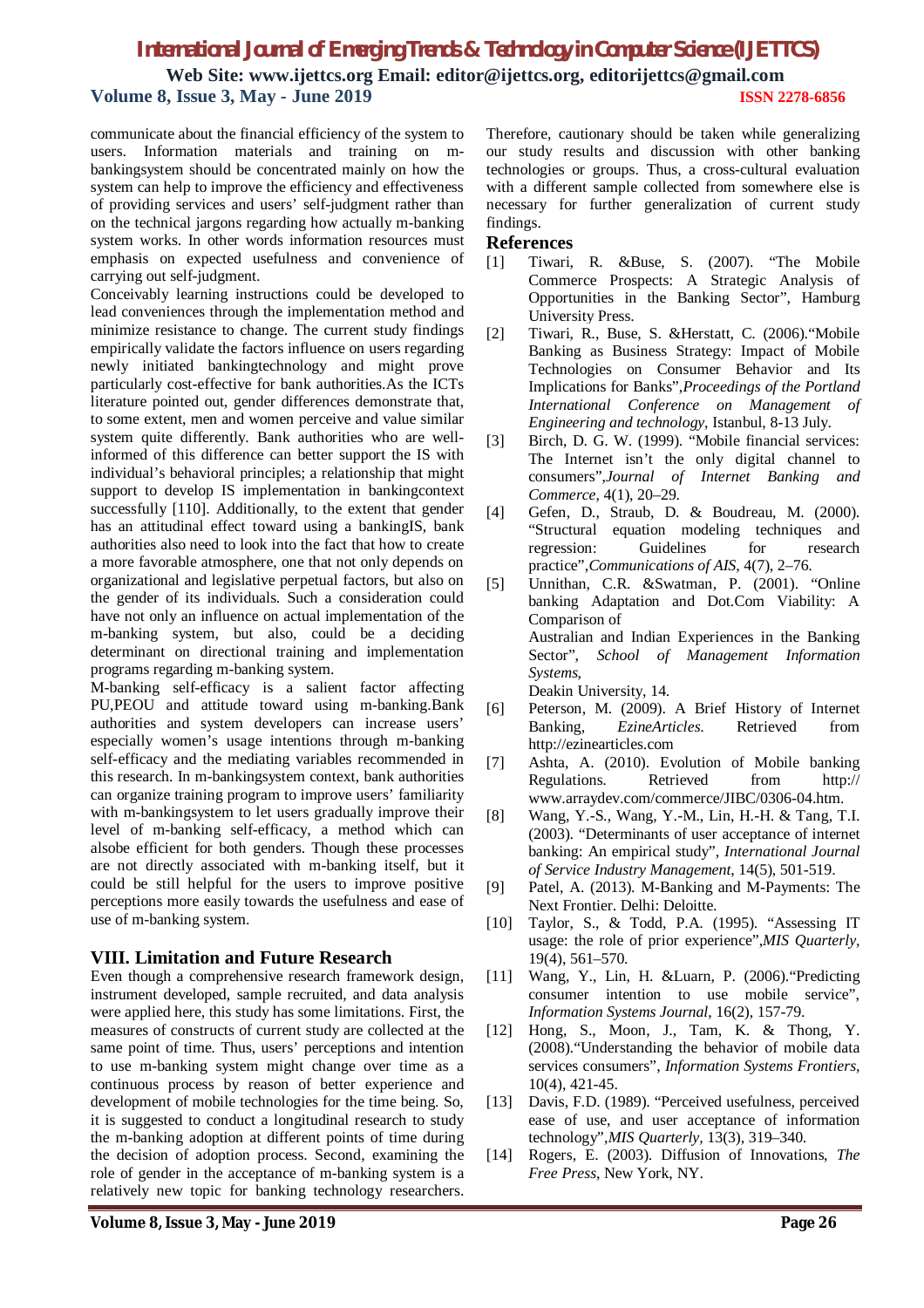**Web Site: www.ijettcs.org Email: editor@ijettcs.org, editorijettcs@gmail.com Volume 8, Issue 3, May - June 2019 ISSN 2278-6856**

- [15] Yang, X. (2005). "CDMA ad hoc networks: design and performance tradeoffs", Department of Electrical and Computer Engineering, University of Texas, Austin, TX.
- [16] Luarn, P. & Lin, H. (2005). "Towards an understanding of the behavioral intention to use mobile banking", *Computers in Human Behaviour*, 21(6), 873-91.
- [17] Bagozzi, R.P. (2007). "The legacy of the technology acceptance model and proposal for paradigm shift", *Journal of the Association for Information Systems*, 8(4), 244-54.
- [18] Chu, R.J. (2010). "How family support and Internet self-efficacy influence the effects of e-learning among higher aged adults: Analyses of gender and age differences",*Computers & Education*, 55(1), 255-264.
- [19] Gefen, D., & Straub, D.W. (1997). "Gender differences in the perception and use of e-mail: An extension to the technology acceptance model",*MIS Quarterly,* 21(4), 389–400.
- [20] Keil, M. (1995). "Pulling the plug: Software Project Management and the problem of project escalation",*MIS Quarterly*, 19(4), 421–447.
- [21] Davis, F.D. (1986). "A technology acceptance model for empirically testing new end-user information system: theory and result",*Doctoral Dissertation, MIT Sloan School of Management*, Cambridge, MA.
- [22] Koufaris, M, (2002)."Applying the technology acceptance model and flow theory to online consumer behavior",*Information Systems Research,* 13(2), 205-223.
- [23] Hu, P.J., Chau, P.Y.K., Sheng, O.R.L., & Tam, K.Y. (1999). "Examining the Technology Acceptance Model Using Physician Acceptance of Telemedicine Technology",*Journal of Management Information Systems*, 16(2), 91-112.
- [24] Mathieson, K. (1991). "Predicting User Intentions: Comparing the Technology Acceptance Model with the Theory of Planned Behavior",*Information Systems Research*, 2(3), 173-191.
- *[25]* Hernandez, B., Jimenez, J., & Martin, M.J. (2008). "Extending the technology acceptance model to include the IT decision-maker: a study of business management software",*Technovation*, 28(3), 112– 121.
- [26] Venkatesh, V., & Davis, F.D. (2000). "A theoretical extension of the technology acceptance model: Four longitudinal field studies",*Management Science,*  46(2), 186-204.
- [27] King, W.R., & He, J. (2006). "A meta-analysis of the technology acceptance model",*Information & Management,* 43(6), 740-755. http://dx.doi.org/10.1016/j.im.2006.05.003.
- [28] Terzis, V., & Economides, A.A. (2011). "The acceptance and use of computer based assessment",*Computers & Education*,56(4), 1032- 1044. http://dx.doi.org/10.1016/j.compedu.2010.11.017.

[29] Teo, T., & Noyes, J. (2011). "An assessment of the influence of perceived enjoyment and attitude on the intention to use technology among pre-service teachers: A structural equation modeling approach",*Computers & Education,* 57(2), 1645- 1653.

http://dx.doi.org/10.1016/j.compedu.2011.03.002.

- [30] Chuo, Y.H., Tsai, C.H., Lan, Y.L., & Tsai, C.S. (2011). "The effect of organizational support, selfefficacy, and computer anxiety on the usage intention of e-learning system in hospital",*African Journal of Business Management*, 5(14), 5518-5523. http://www.academicjournals.org/AJBM.
- [31] Hackbartha, G., Grover, V., &Yic, M.Y. (2003). "Computer playfulness and anxiety: positive and negative mediators of the system experience effect on perceived ease of use",*Information & Management,* 40(3), 221–232.
- [32] Rahman, M.S., Ko, M., Warren, J. & Carpenter, D. (2016). "Healthcare Technology Self-Efficacy (HTSE) and its influence on individual attitude: An empirical study",*Computers in Human Behavior,* 58, 12-24.
- [33] Riquelme, H., & Rios, R.E. (2010). "The moderating effect of gender in the adoption of mobile banking adoption",*International Journal of Bank Marketing,*28(5), 328–341.
- [34] Hwang, Y. (2010). "The moderating effects of gender on e-commerce systems adoption factors: An empirical investigation",*Computers in Human Behavior,*26(6), 1753–1760.
- [35] Nysveen, H., Pedersen, P. &Thorbjornsen, H. (2005). "Intentions to use mobile services: Antecedents and cross-service comparisons",*Journal of the Academy of Marketing Science*,33(3), 330– 346.
- [36] Ong, C.S., & Lai, J.Y. (2006). "Gender differences in perceptions and relationships among dominants of e-learning acceptance",*Computers in Human Behavior*, 22(5), 816–829.
- [37] Porteous, D. (2007). Just how transformational is mbanking? Commissioned by Finmark, http://www.finmarktrust.org.za/accessfrontier/Docu ments/transformational\_mbanking
- [38] Mishra, V. & Singh Bisht, S. (2013). "Mobile banking in a developing economy: A customercentric model for policy formulation",*Telecommunications Policy*, 37(6), 503–514.
- [39] KPMG. (2015). https://www.kpmg.com/UK/en/IssuesAndInsights/Ar ticlesPublications/Documents/PDF/mobile-bankingreport-2015.pdf.
- [40] Business-standard (2014). http://www.businessstandard.com/article/finance/mobile-banking-zoomsas-india-getssmarter- 114081100826\_1.html
- [41] Gupta, S., Yun, H., Xu, H. & Kim, H.W. (2017). "An exploratory study on mobile banking adoption in Indian metropolitan and urban areas: a scenario-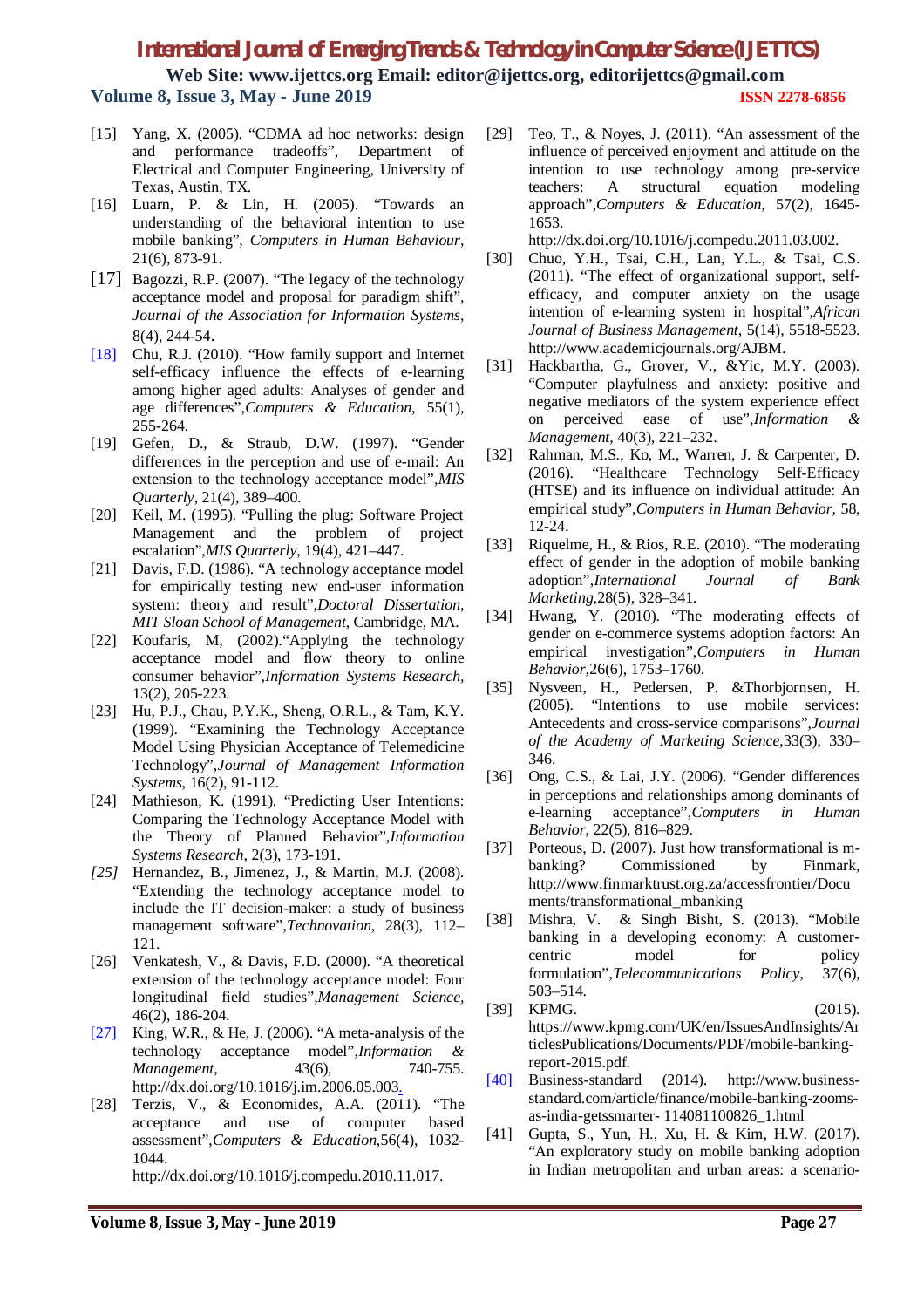**Web Site: www.ijettcs.org Email: editor@ijettcs.org, editorijettcs@gmail.com Volume 8, Issue 3, May - June 2019 ISSN 2278-6856**

based experiment", *Information Technology for Development*, 23(1), 127-152.

- [42] RBI report. (2016). https://rbidocs.rbi.org.in/rdocs/Publications/PDFs/0F RTP16A120A29D260148E58B484D4A60E381BB. PDF
- [43] Bamoriya, D. & Singh, P. (2012). "Mobile banking in India: Barriers in adoption and service preferences",*Journal of Management*, 5(1), 1–7.
- [44] RBI report, 2014. https://www.rbi.org.in/scripts/PublicationReportDeta ils.aspx?UrlPage=&ID=760.
- [45] Safeena, R., Date, H., Kammani, A. &Hundewale, N. (2012). "Technology Adoption and Indian Consumers: Study on Mobile Banking",*International Journal of Computer Theory and Engineering*, 4(6), 1020–1024.
- [46] Koening-Lewis, N., Palmer, A., & Moll, A. (2010). "Predicting young consumers' take up of mobile banking services",*International Journal of Banking Marketing*, 28(5), 410-432.
- [47] Andrew, A. &Mohankumar, S. (2017)."The relationship between Self-efficacy and Employee Readiness for Organizational Change", *International Journal of Engineering Research and General Science*, 5(1).
- [48] Nugroho, A.P., Hidayat, A. &Kusuma, H. (2017). "The influence of religiosity and self-efficacy on the saving behavior of the Іslamic banks",*Banks and Bank Systems*, 12(3), 35-47.
- [49] Maduku, D.K. (2014). "Behavioural intention towards mobile banking usage by South African retail banking clients",*Investment Management and Financial Innovations*, 11(3).
- [50] Puschel, J., Mazzon, J. A. & Hernandez, J. M. C. (2010). "Mobile banking: Proposition of an integrated adoption intention framework",*International Journal of Bank Marketing*, 28(5), 389-409.
- [51] Brown, I*.,* Zaheeda, C., Douglas, D., &Stroebel, S. (2003). "Cell phone banking: predictors of adoption in South Africa – an exploratory study",*International Journal of Information Management*, 23, 381-394.
- [52] Thyagarajan, G. (2015). "Mobile Banking A Review",*International Journal of Management and Social Science Research Review*, 1(14).
- [53] Tiwari, A.K., Agarwal, R. & Goyal, S. (2014). "Imperative & challenges of mobile banking in India",*International Journal of Computer Science & Engineering Technology*, 5(03).
- [54] Mwangi, B.J. & Brown, I. (2015). "A Decision Model of Kenyan SMEs' Consumer Choice Behavior in Relation to Registration for a Mobile Banking Service: A Contextual Perspective",*Information Technology for Development*, 21(2), 229–252.
- [55] Kibere, F.N. (2016). "The Paradox of Mobility in the Kenyan ICT Ecosystem: An Ethnographic Case of How the Youth in Kibera Slum Use and Appropriate

the Mobile Phone and the Mobile Internet",*Information Technology for Development,*  22(1), 47-67.

- [56] Wenner, G., Bram, J.T., Marino, M., Obeysekare, E. & Mehta, K. (2017). "Organizational models of mobile payment systems in low-resource environments",*Information Technology for Development.* 1-25.
- [57] Sripalawat, J., Thongmak, M. &Ngramyarn, A. (2011). "M-banking in metropolitan Bangkok and a comparison with other countries",*The Journal of Computer Information Systems*, 51(3), 67-76.
- [58] Munoz-Leivaa, F., Climent-Climentb, S. &Liebana-Cabanillasa, F. (2017). "Determinants of intention to use the mobile banking apps: An extension of the classic TAM model", *Spanish Journal of Marketing – ESIC,* 21, 25-38.
- [59] Mashhour A.S. & Saleh, Z.S. (2015). "Community Perception of the Security and Acceptance of Mobile Banking Services in Bahrain: An Empirical Study", *International Journal of Advanced Computer Science and Applications*, 6(9).
- [60] Gefen, D., Karahanna, E., & Straub, D.W. (2003). Trust and TAM in online shopping: An integrated model. *MIS quarterly*, 27(1), 51– 90.
- [61] Venkatesh, V. (2000). "Determinants of perceived ease of use: integrating control, intrinsic motivation, and emotion into the technology acceptance model",*Information Systems Research,* 11(4), 342– 365.
- [62] Davis, F.D., Bagozzi, R.P., &Warshaw, P.R. (1992). "Extrinsic and Intrinsic Motivation to Use Computers in the Workplace1",*Journal of Applied Social Psychology*, 22(14), 1111–1132.
- [63] Chau, P, Y & Lai, V.S (2003) "An empirical investigation of the determinants of user acceptance of internet banking",*Journal of organizational computing*, 13(2), 123-145.
- [64] Alsamydai, M.J., SaadGalib, Y., Husam, M. A., Dima, M. D. &Ihab Ali, A.Q. (2014)."The factors influencing customer usage of mobile banking", *International journal of business management & research*, 4(2), 63-78.
- [65] Porter, C.E. &Donthu, N. (2006). "Using the technology acceptance model to explain how attitudes determine Internet usage: The role of perceived access barriers and demographics",*Journal of Business Research,* 59(9), 999–1007.
- [66] Park, N., Roman, R., Lee, S., & Chung, J.E. (2009). "User acceptance of a digital library system in developing countries: An application of the Technology Acceptance Model",*International Journal of Information Management,* 29(3), 196– 209.
- [67] Schepers, J. &Wetzels, M. (2007). "A meta-analysis of the technology acceptance model: Investigating subjective norm and moderation effects",*Information & Management*, 44(1), 90 –103.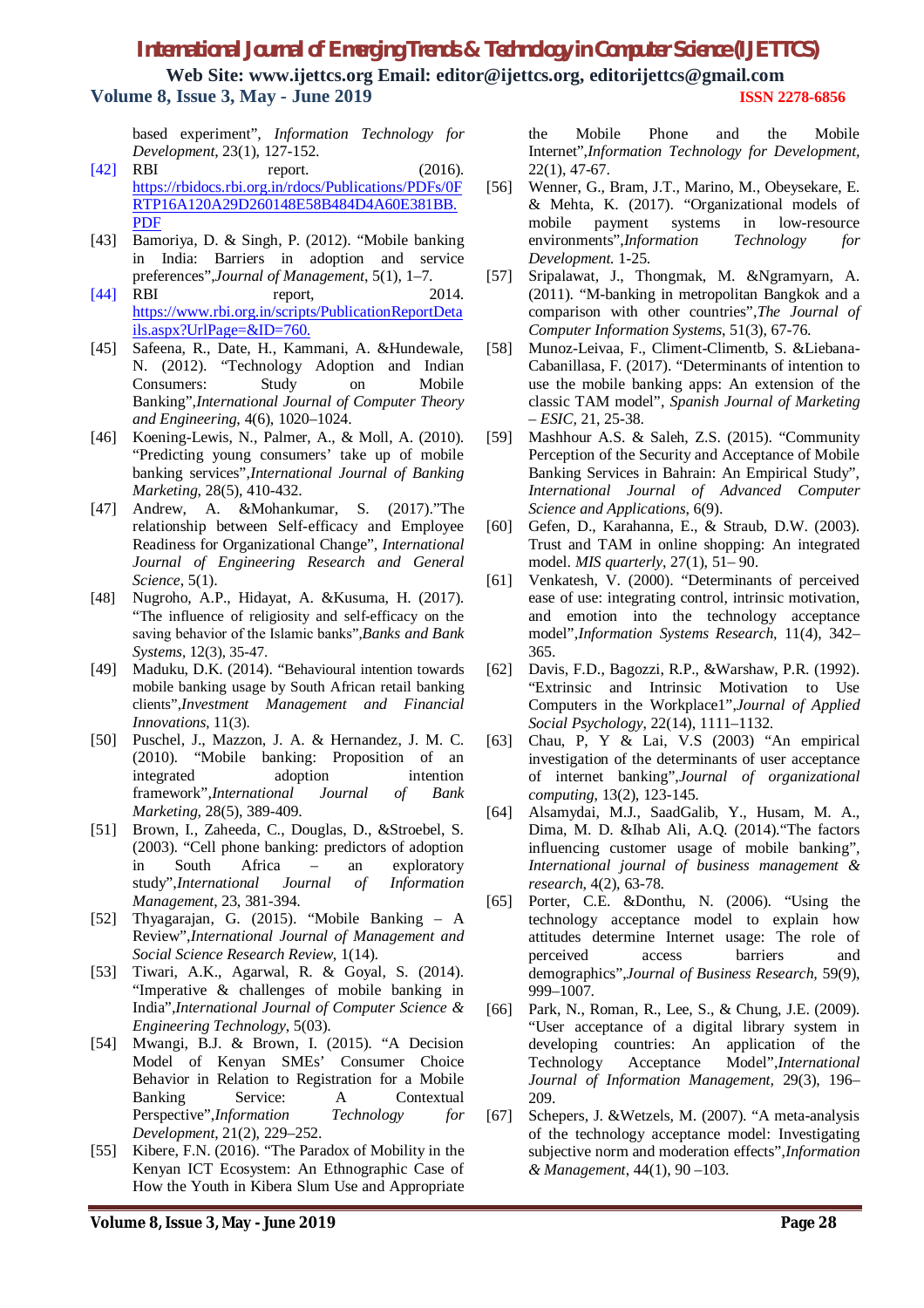**Web Site: www.ijettcs.org Email: editor@ijettcs.org, editorijettcs@gmail.com Volume 8, Issue 3, May - June 2019 ISSN 2278-6856**

- [68] Ma, Q., & Liu, L. (2004). "The technology acceptance model: a meta-analysis of empirical findings",*Journal of Organizational and End User Computing (JOEUC)*, 16(1), 59 –72.
- [69] Lee, Y., Kozar, K.A., & Larsen, K.R.T. (2003). "The Technology Acceptance Model: Past, Present, and Future",*Communications of the Association for Information Systems,* 12, 752-780.
- [70] Lee, H.H., & Chang, E. (2011). "Consumer attitudes toward online mass customization: An application of extended technology acceptance model",*Journal of Computer-Mediated Communication*, 16(2), 171– 200.
- [71] Igbaria, M., &Iivari, J. (1995). "The effects of selfefficacy on computer usage",*Omega,* 23(6), 587– 605.
- [72] Park, E., Baek, S., Ohm, J., & Chang, H. J. (2014). "Determinants of player acceptance of mobile social network games: An application of extended technology acceptance model",*Telematics and Informatics*, 31(1), 3-15.
- [73] Ha, I., Yoon, Y., & Choi, M. (2007). "Determinants of adoption of mobile games under mobile broadband wireless access environment", *Information & Management*, 44(3), 276-286.
- [74] Ajzen, I. (2005). Attitudes, personality and behavior. New York: Open University Press.
- [75] Amoako-Gyampah, K. & Salam, A.F. (2004). "An extension of the technology acceptance model in an ERP implementation environment",*Information & Management*, 41(6), 731–745.
- [76] Venkatesh, V., Morris, M.G., Davis, G.B. & Davis, F.D. (2003). "User Acceptance of Information Technology: Toward a Unified View",*MIS Quarterly*, 27(3), 425-478.
- [77] Hsu, M.K., Wang, S.W. and Chiu, K.K. (2009). "Computer attitude, statistics anxiety and selfefficacy on statistical software adoption behavior: an empirical study of online MBA learners", *Computers in Human Behavior*, 25 (2), 412-420.
- [78] Tan, M. &Teo, T.S. (2000). "Factors influencing the adoption of internet banking", *Journal of the AIS*, 1 (5), 1-42.
- [79] Chau, V.S. & Ngai, L.W. (2010). "The youth market for internet banking services: perceptions, attitude and behavior", *Journal of Services Marketing*, 24 (1), pp. 42-60.
- [80] Nasri, W., &Charfeddine, L. (2012). "An Exploration of Facebook. Com Adoption in Tunisia Using Technology Acceptance Model and Theory of Reasoned Action", *Interdisciplinary Journal of Contemporary Research in Business*, 4(5), 948-969.
- [81] McDonald, T. &Siegall, M. (1992). "The effects of technological self-efficacy and job focus on job performance, attitudes",*Journal of Psychology,* 126(5), 465.
- [82] Yau, H.K. & Cheng, A.L.F. (2012). "Gender difference of confidence in using technology for Learning",*Journal of Technology Studies*, 38(2), 74- 79.
- [83] Compton, D.M., Burkett, W.H., & Burkett, G.G. (2003). "No sex difference in perceived competence of computer use among male and female college students in 2002",*Psychological Reports*, 92(2), 503- 511.
- [84] Cai, Z., Fan, X., & Du, J. (2017). "Gender and attitudes toward technology use: A metaanalysis",*Computers & Education*, 105, 1-13.
- [85] Cooper, S.Y., & Lucas, W.A. (2006). "Developing self-efficacy for innovation and entrepreneurship: An educational approach",*International Journal of Entrepreneurship Education*, 4, 141-162.
- [86] Kekkonen-moneta, S., & Moneta, G.B. (2002). "Elearning in Hong Kong: comparing learning outcomes in online multimedia and lecture versions of an introductory computing course",*British Journal of Educational Technology,* 33(4), 423-433.
- [87] Vekiri, I. &Chronaki, A. (2008). "Gender issues in technology use: Perceived social support, computer self-efficacy and value beliefs, and computer use beyond school",*Computers and Education,* 51(3), 1392-1404.
- [88] Shashaani, L. &Khalili, A. (2001). "Gender and computers: Similarities and differences in Iranian College Students' attitudes toward computers",*Computers and Education*, 37(3), 363– 375.
- [89] Padilla-Melendez, A., Del Aguila-Obra, A.R., &Garrido-Moreno, A. (2013). "Perceived playfulness, gender differences and technology acceptance model in a blended learning scenario",*Computers & Education*, 63, 306–317.
- [90] Venkatesh, V. & Morris, M.G. (2000). "Why don't men ever stop to ask for directions? Gender, social influence, and their role in technology acceptance and usage behavior",*MIS Quarterly*,24(1), 115-139.
- [91] Harrison, A.W., & Rainer, R.K. Jr. (1992). "The influence of individual differences in skill in end user computing",*Journal of Management Information System,*16(2), 91-112.
- [92] Morrow, P.C., Presll, E.R., & McElroy, J.C. (1986). "Attitudinal and Behavioral Correlates of Computer Anxiety",*Psychological Reports,* 59(3), 1199-1204.
- [93] Moon, J.W. & Kim, Y.G. (2001). "Extending the TAM for a World-Wide-Web context",*Information and Management,* 38(4), 217–230.
- [94] Broos, A. (2005). "Gender and information and communication technologies (IT) anxiety: male selfassurance and female hesitation",*CyberPsychology&Behaviour*, 8(1), 21- 31.
- [95] Houtz, L.E., & Gupta, U.G. (2001). "Nebraska high school students' computer skills and attitudes",*Journal of Research on Computing in Education,* 33(3), 316-326.
- [96] Whitely, B.E. Jr. (1997). "Gender differences in computer related attitudes and behavior: A metaanalysis",*Computers in Human Behavior,* 13(1), 1– 22.